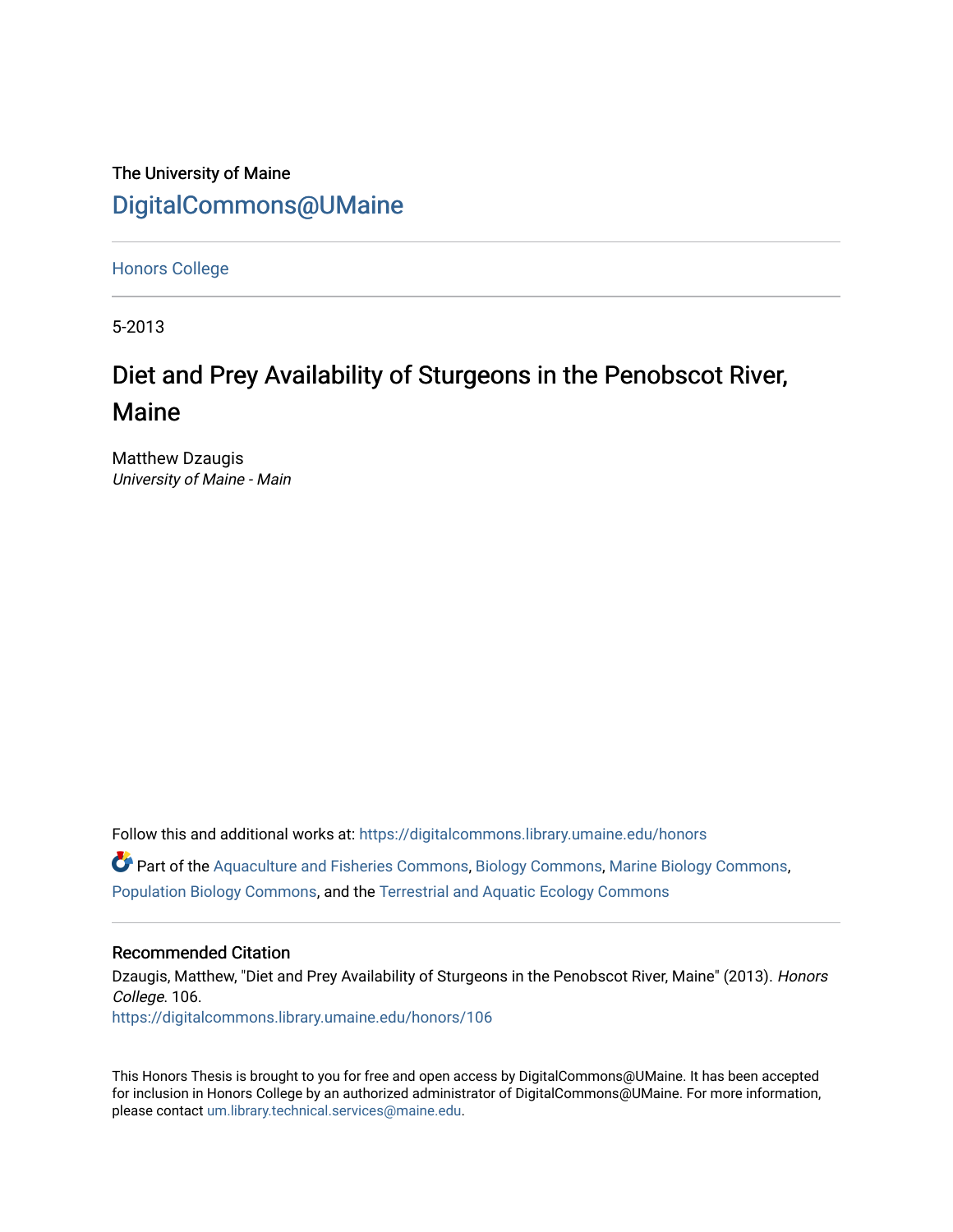# DIET AND PREY AVAILABILITY OF STURGEONS IN THE PENOBSCOT RIVER,

MAINE

by

Matthew P. Dzaugis

A Thesis Submitted in Partial Fulfillment of the Requirements for a Degree with Honors (Marine Science)

The Honors College

University of Maine

May 2013

Advisory Committee:

Dr. Gayle B. Zydlewski, Research Associate Professor, Advisor Dr. Michael T. Kinnison, Professor Dr. Mimi Killinger, Rezendes Preceptor for the Arts Dr. Sara Lindsay, Associate Professor Matthew Altenritter, Ph.D. candidate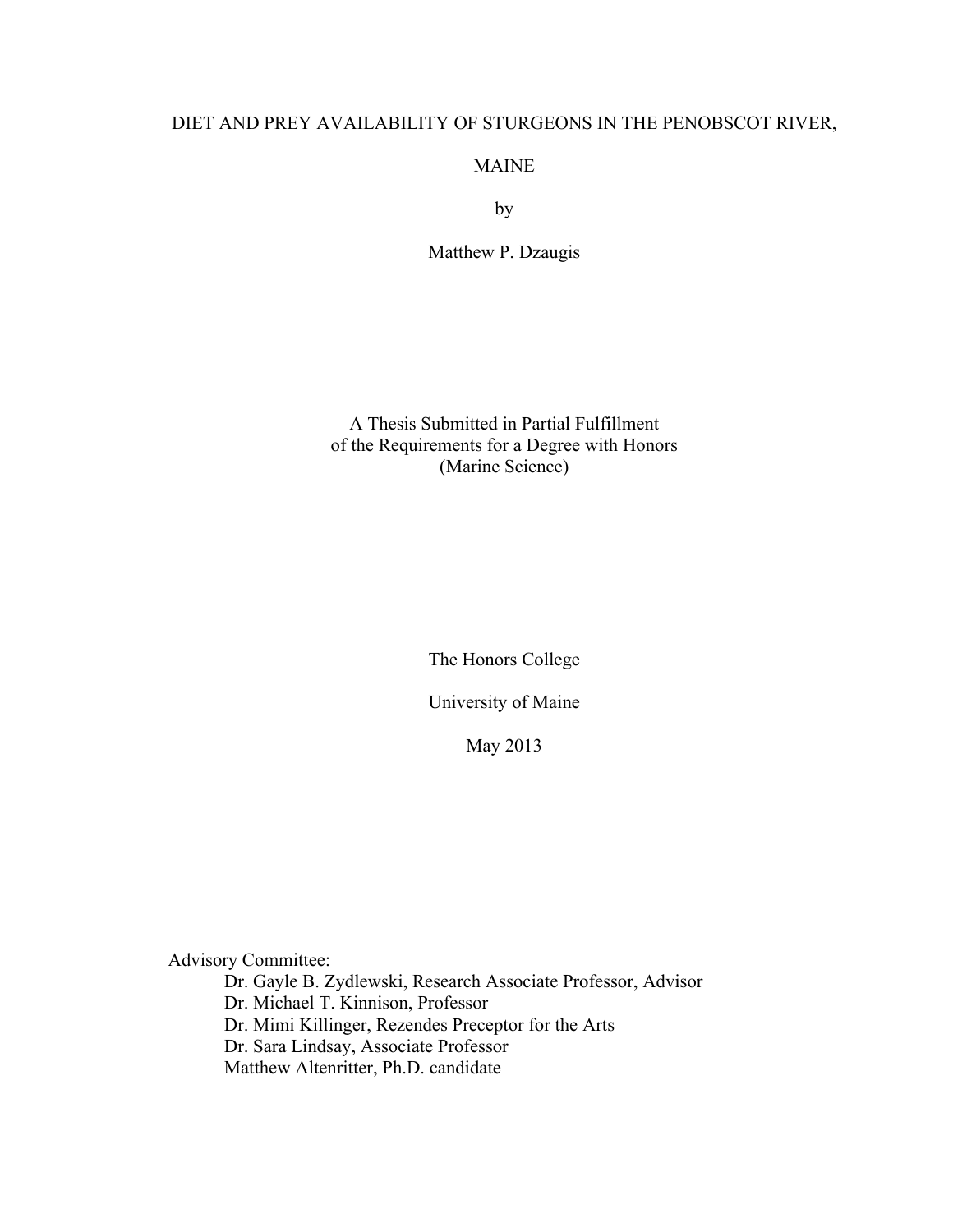Copyright 2013

Matthew P. Dzaugis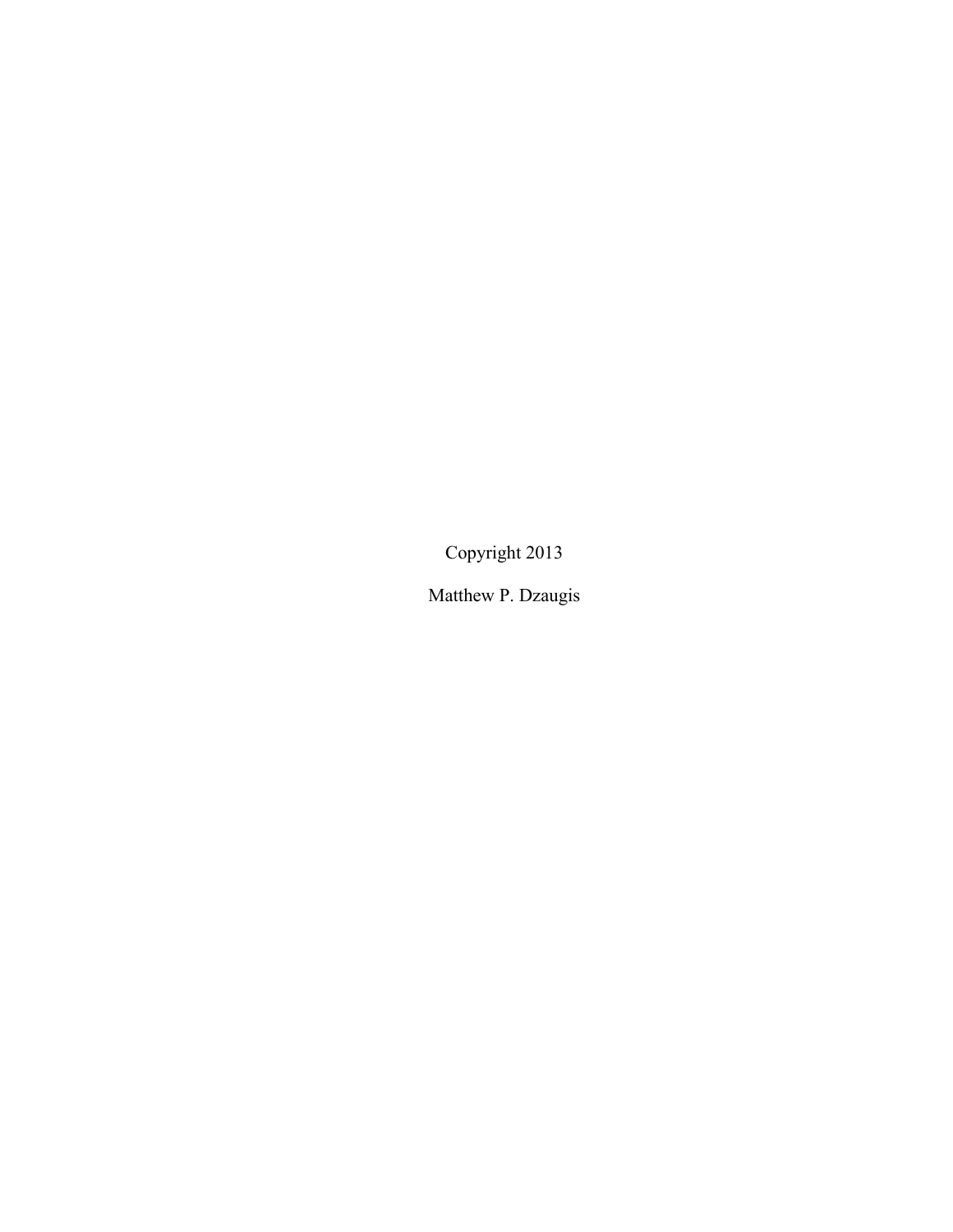### **Abstract**

Although vital to the protection and conservation of species listed under the U.S. Endangered Species Act, critical habitat of shortnose sturgeon and Atlantic sturgeon in the Penobscot River, Maine have not yet been described. Critical habitat includes food availability as well as the physical characteristics of foraging habitat. To characterize seasonal availability of benthic prey, a ponar grab was used to collect over 125 benthic samples between 21 May and 8 October 2012. Samples were stratified throughout the river and broadly categorized by sediment type. All organisms within samples were identified to the family level. To characterize diet, stomach contents were collected from eight Atlantic sturgeon and sixteen shortnose sturgeon using gastric lavage. Fifty-six percent of shortnose sturgeon and 33% of Atlantic sturgeon had empty stomachs. In the upper river, characterized by a freshwater environment, all of the lavaged sturgeon had empty stomachs. No successful ponar grabs were taken in the upper river because of compacted sediment and cobbles obstructing the grab. In the middle river there were no sturgeon caught and the benthic community had more freshwater benthic organisms than marine organisms. In the lower river, characterized by a brackish water environment and brackish water benthic community, only 7% of the lavaged sturgeon had empty stomachs. In the lower river 81% of ponar grabs were successful and no seasonal differences in species diversity were apparent. Spionid polychaetes were not only the most available prey in substrate samples (over 75% by abundance) but also in the diet (over 75% for both species). The distribution and abundance of spionid worms may provide an indication of critical foraging habitat for these species.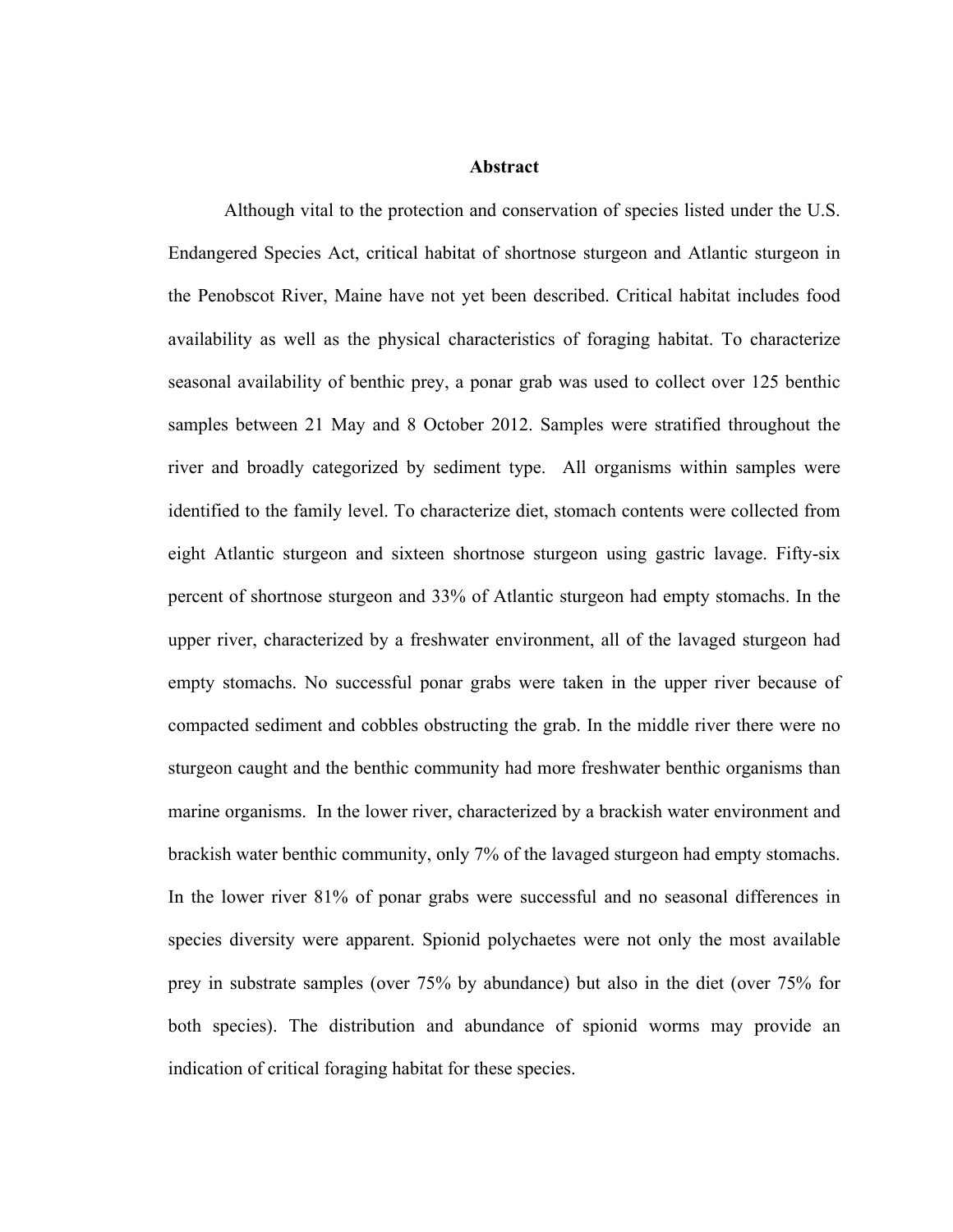#### **Acknowledgments**

I would like to thank all members of Dr. Gayle Zydlewski's research lab who helped in the collection of stomach content samples, diet samples and side scan sonar data, specifically Brittany Fleenor, Kevin Lachapelle, Megan Altenritter, and Patrick Erbland. I would also like to thank Andy O'Malley, volunteers from the Belfast Bay Watershed group, Dr. Joseph Zydlewski, Dr. Michael Kinnison, and volunteers from NOAA who helped during various stages of the project.

I am very grateful to members of Dr. Sara Lindsay's lab, specifically Dr. Sara Lindsay, who guided me in my analysis of benthic communities as well as aided in organism identification, and Katelyn Hunt, who showed me the proper procedure for sorting and identifying benthic samples and stomach content samples.

My project would not have been possible without the guidance of Matthew Altenritter who not only aided in the collection of all diet samples and almost all benthic samples but also helped in the development of the project and provided guidance when needed. Lastly, I would like to thank Dr. Gayle Zydlewski who advised me from the development of the project and gave me crucial suggestions and encouragements throughout data collection and writing.

This project was made possible by Section 6 funding from NOAA- Fisheries (Award number NA10NMF4720023). Netting and lavage samples were performed under NOAA permit numbers 16306 and 16526.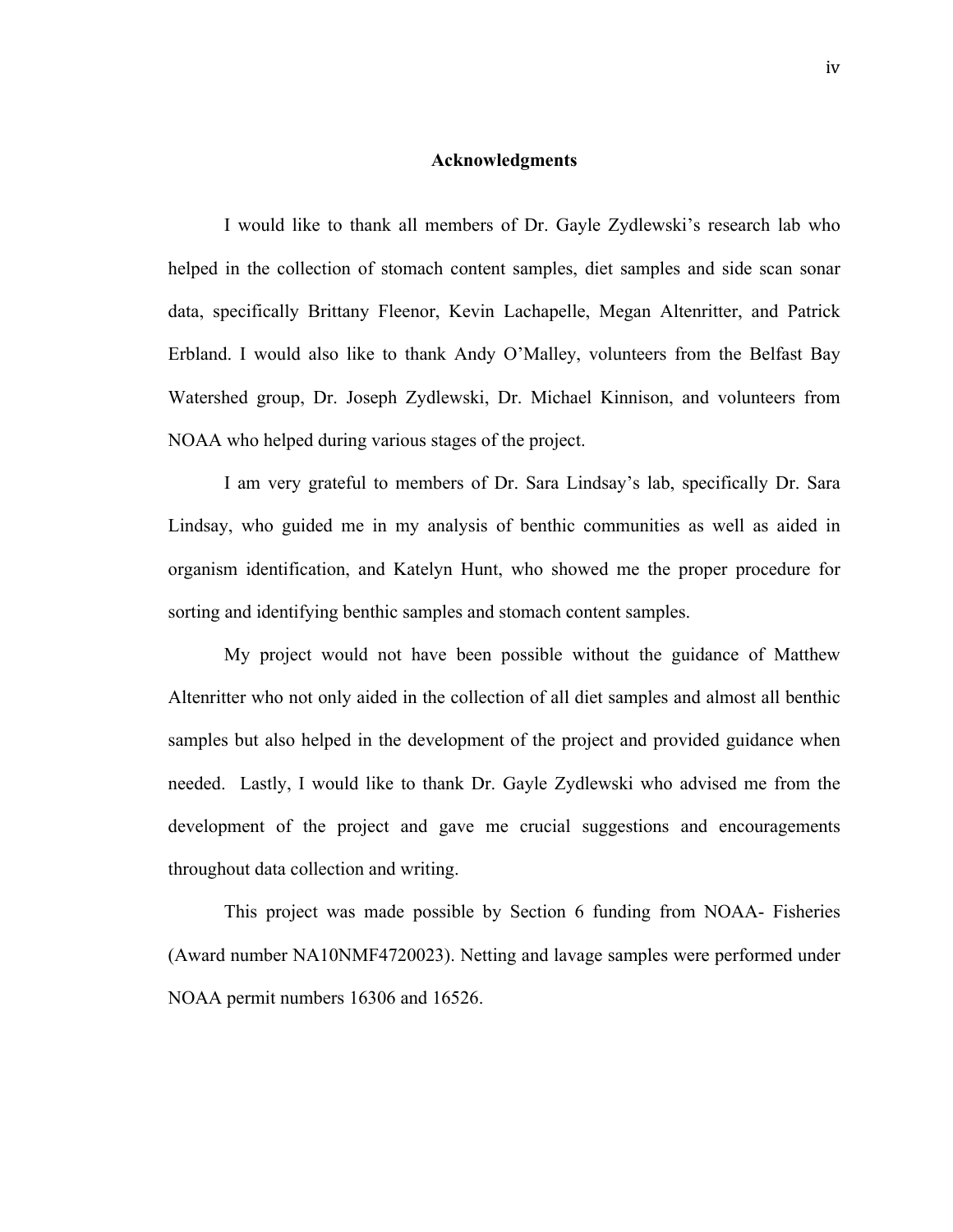# **Table of Contents**

| Methods |  |
|---------|--|
| Results |  |
|         |  |
|         |  |
|         |  |
|         |  |
|         |  |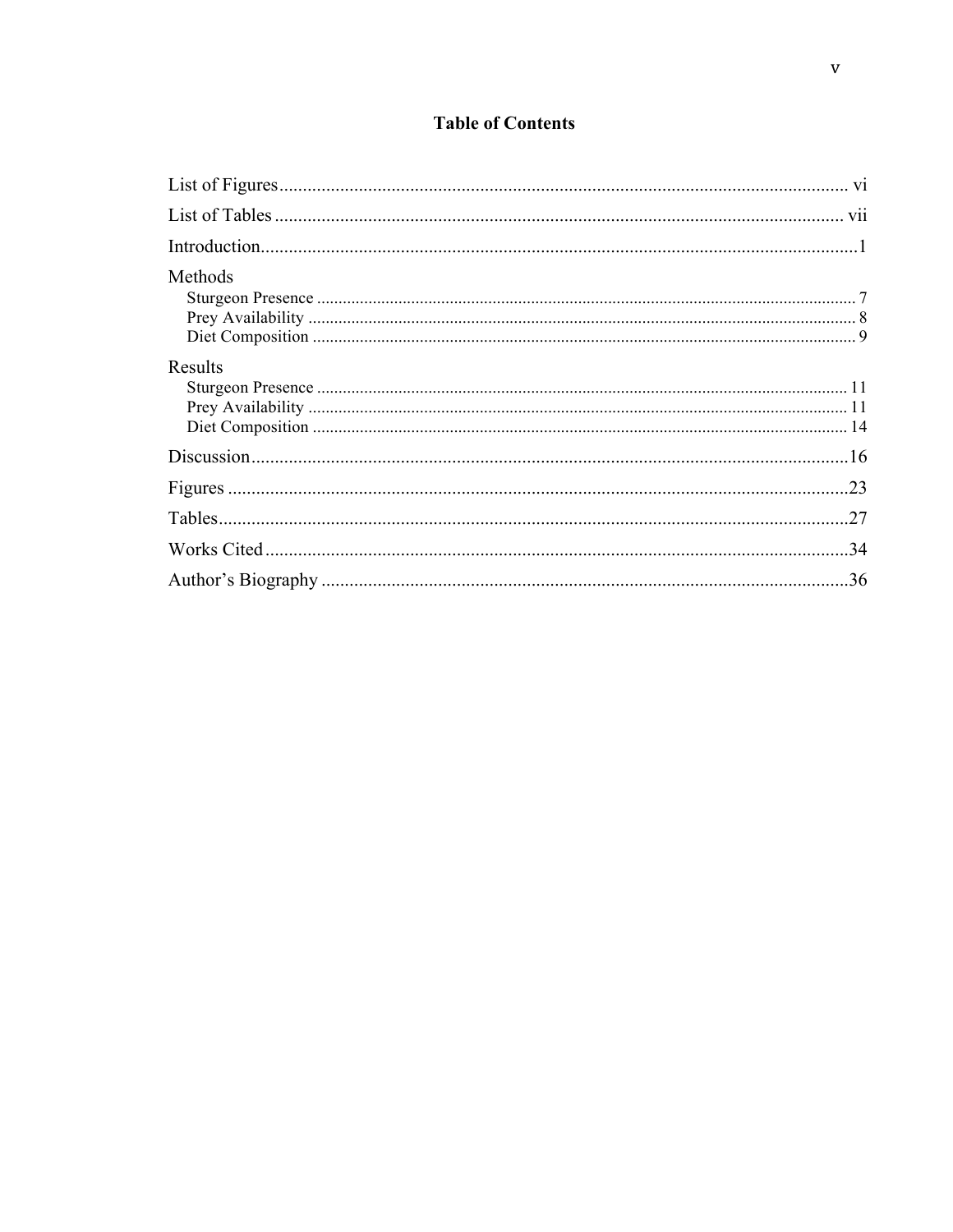# **List of Figures**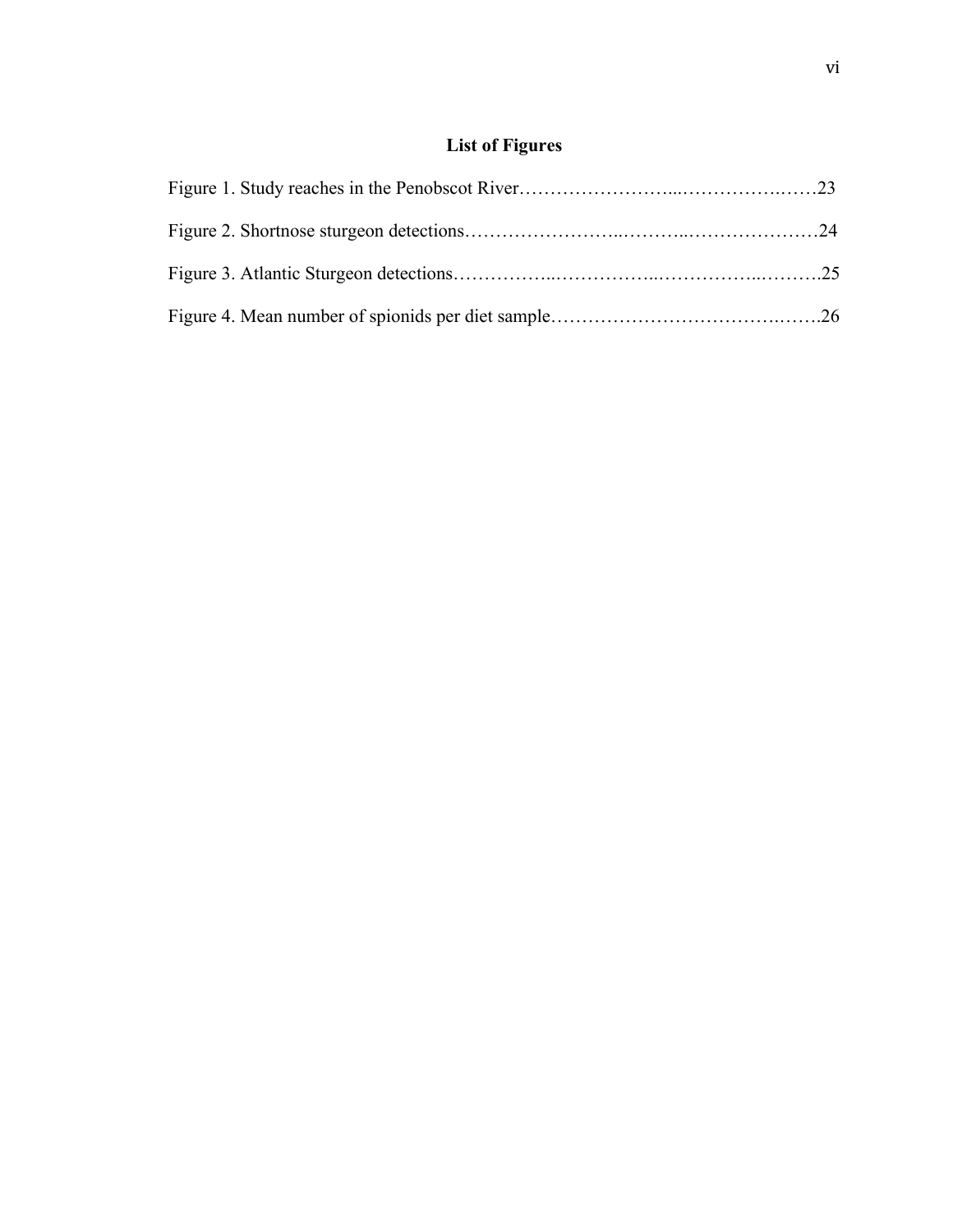# **List of Tables**

| Table 4. Comparison of lower river spring and summer benthic communities30 |  |
|----------------------------------------------------------------------------|--|
| Table 5. Comparison of middle river and lower river benthic communities31  |  |
|                                                                            |  |
|                                                                            |  |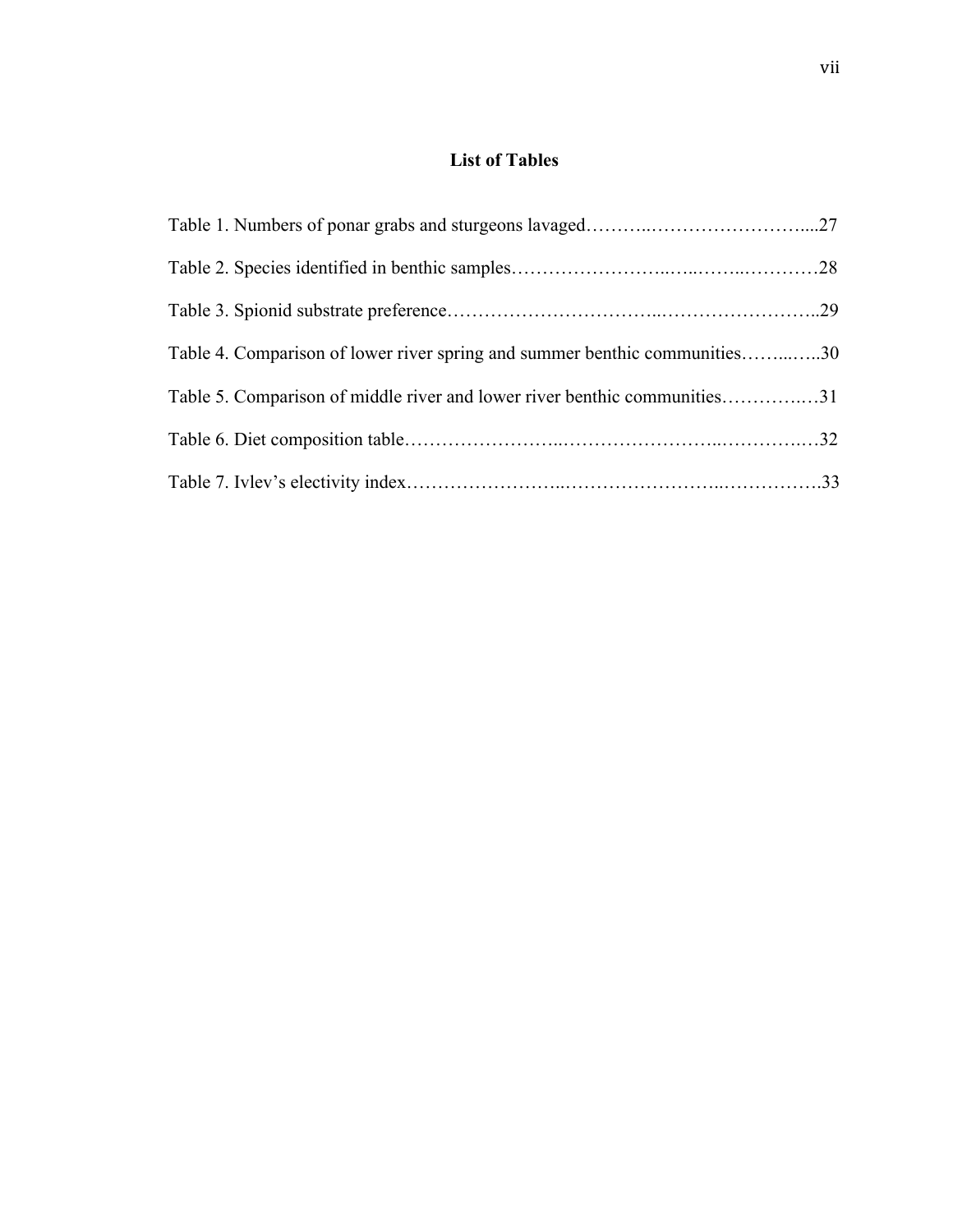### **Introduction**

The United States Endangered Species Act (ESA) of 1973 was designed to protect at risk species from extinction as a result of human growth and development. A primary objective of the ESA is to preserve critical habitat, defined as "physical or biological features essential to the conservation of the species, which may require special management considerations or protection" (Endangered Species Act of 1973). The complex interactions of organisms with their environment are greatly influenced by changes to physical and biological habitat components (Polis *et al.* 1997). For example, benthic invertebrate communities often display patchiness related to substrate type with different habitats containing distinct fauna at different densities (Morrisey *et al.* 1992). The benthos of rivers and estuaries often contain annelids, crustaceans, insects and insect larvae, mollusks, and many other potential foraging resources for benthic fishes (Dadswell 1979, Jackson *et al.* 2002, Nilo *et al.* 2006). The benthic community is part of the biological component of critical habitat. Endangered benthic predators relying on the benthic community could be especially susceptible to any negative changes to this environment. Prey availability (and their associated relationships with substrate type, salinity and season), in such varied environments could help determine the presence or absence of such species.

The composition of benthic communities, especially in riverine and estuarine environments, is often influenced by extensive human use. The Penobscot River and its tributaries are no exception (Haefner 1967). Chemicals and toxins have been dumped into the water by wastewater treatment plants, pulp and paper mills and factories near the river (National Marine Fisheries Service 1998, Haefner 1967). Coal tar deposits and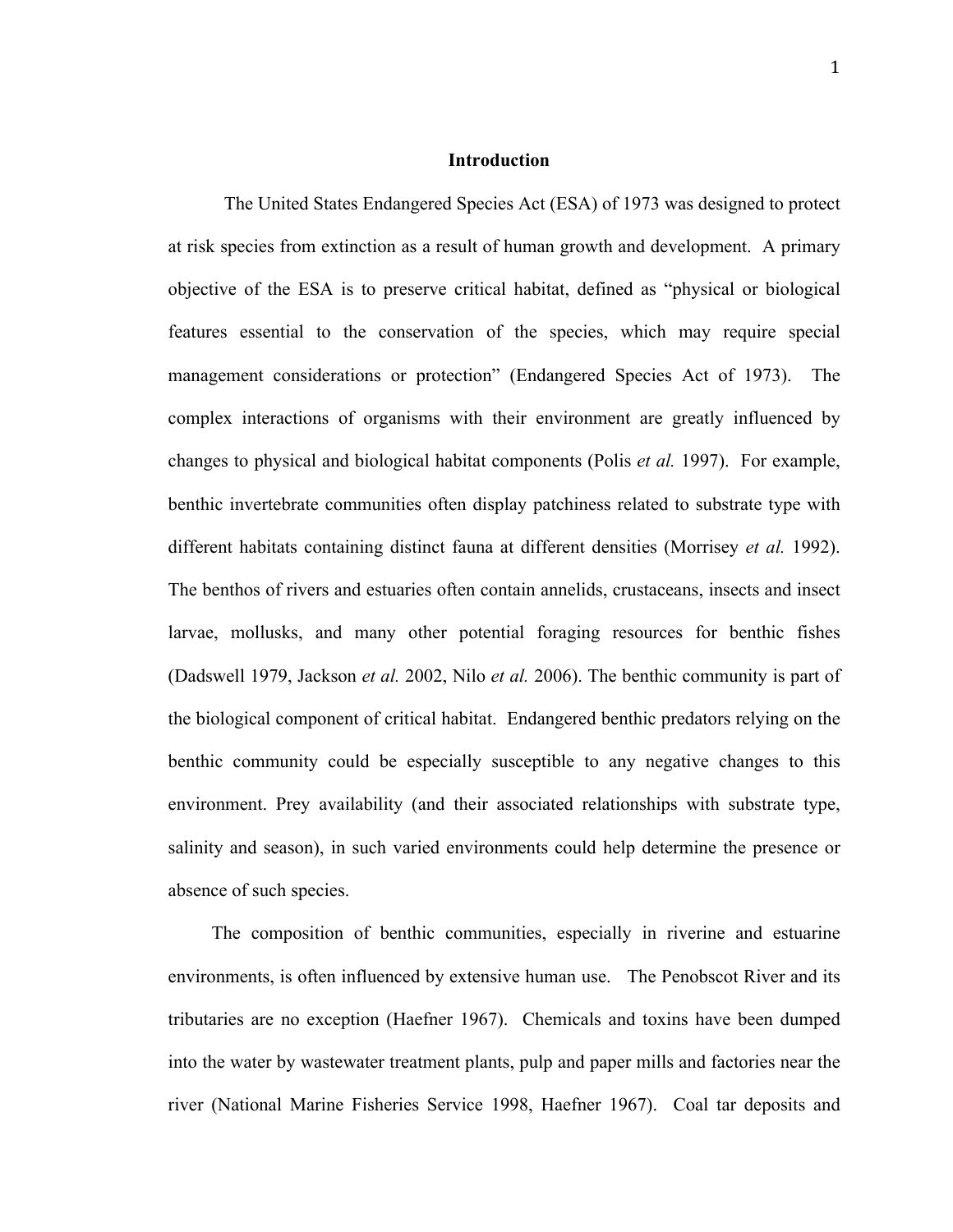mercury hot spots are still being discovered (Metcalf and Eddy 1994). All of these practices may have impacted benthic fauna and their predators (Metcalf and Eddy 1994). To this day the predominant substrate types of the Penobscot River and estuary reflect its industrial past. Woodchips, sawdust/silt, and *Mytilus* beds make up much of the substrate from south of Bucksport to Brewer (Metcalf and Eddy 1994). The depth of organic matter from wood (woodchips, sawdust, etc.) is as thick as three meters in some areas (Metcalf and Eddy 1994).

Improvements in wastewater treatment, curtailment of point source pollution and active logging practices, and the introduction of the Clean Water Act of 1972 brought about a new era for the Penobscot River (Atlantic Sturgeon Status Review Team 1997). With the elimination of these practices water quality improved substantially from the 1970s and continues to improve today. Efforts, such as the Penobscot River Restoration Project, are currently underway to further restore the river, remove dams, and return searun fish to their native habitats. This project will likely lead to further changes in the riverine and estuarine habitats, including changes to the benthic fauna.

Currently, the Penobscot River supports populations of shortnose sturgeon (*Acipenser brevirostrum*) and Atlantic sturgeon (*Acipenser oxyrinchus)*. Both of these fish species are listed under the ESA and there are ongoing efforts to assess the population status of each species. Since 2006, research conducted by the University of Maine using acoustic telemetry elucidated the movements of shortnose sturgeon and Atlantic sturgeon in the Penobscot River and coastal Maine (Fernandes *et al.* 2010, Zydlewski *et al.* 2011, Dionne *et al.* 2013). Seasonal movements of both species within the Penobscot River are now well defined and predictable. In the spring shortnose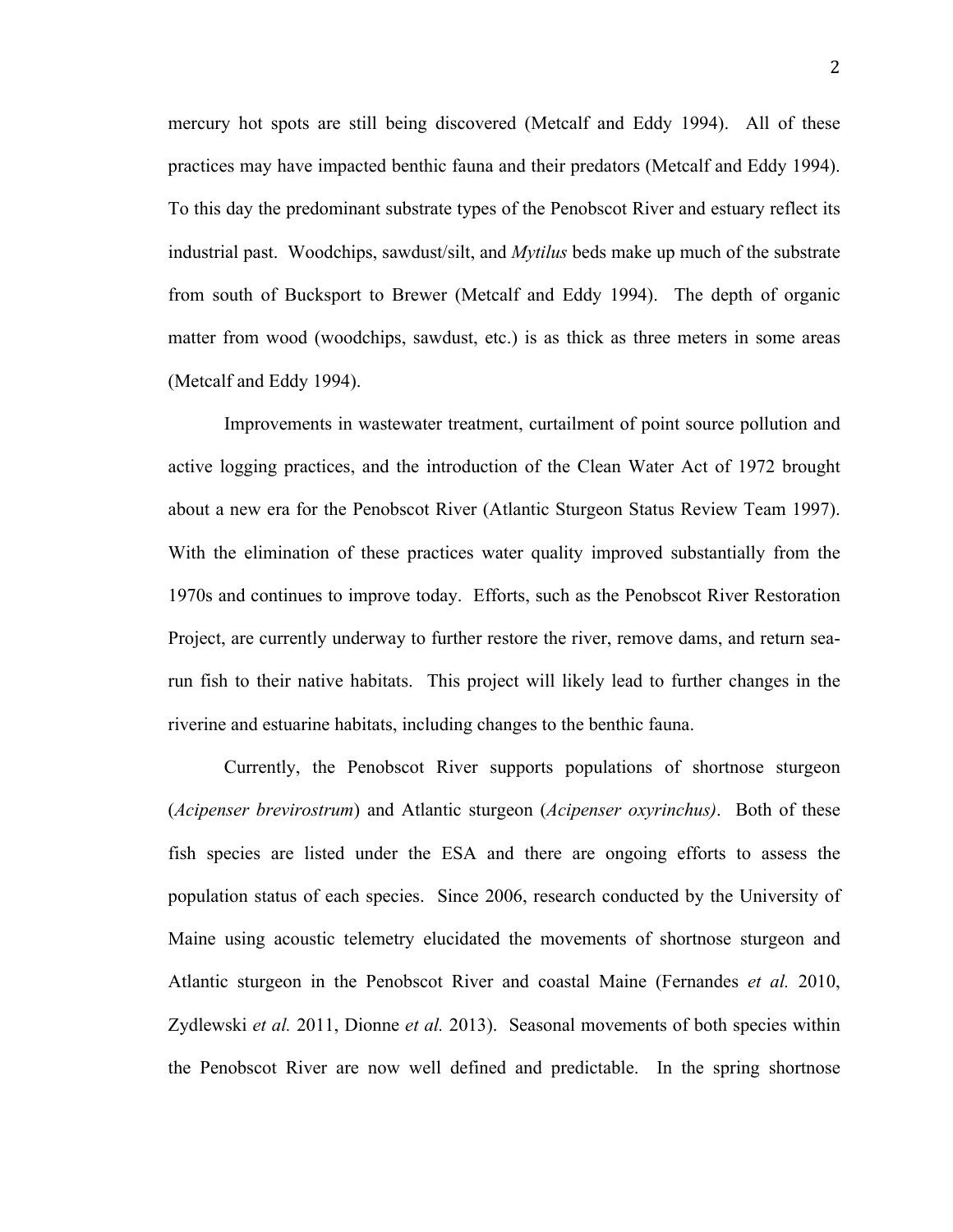sturgeon move down river from their freshwater overwintering habitat and Atlantic sturgeon enter the river from the ocean. During this period, both species tend to reside in the lower river, near river km 21 (Fernandes *et al.* 2010). Throughout the spring and summer Atlantic sturgeon generally stay near this lower river location then leave the river entirely in the fall (Fernandes *et al.* 2010). Shortnose sturgeon move up river in the summer and aggregate near river km 37 in the fall and into the winter (Fernandes *et al.* 2010). The middle river generally serves as a corridor that the sturgeon use to move between the upper and lower locations, i.e., both species spend very little time in this section of river throughout the year. While acoustic telemetry has been extremely helpful in determining spatial and temporal patterns in sturgeon movements within the Penobscot River, understanding why these habitats are important is just as vital. The physical and biological features of these areas may play a role in why sturgeons are found in these locations. Both shortnose and Atlantic sturgeon diets and associations with prey, key components in understanding habitat use, have not been studied in the Penobscot River.

Sturgeons are benthic fishes and primarily feed on benthic organisms. A sturgeon mouth is in the inferior position and can protrude several inches, making it ideal for ingesting prey from the benthos (Brosse *et al.* 2000). In the St. John River estuary in New Brunswick, Canada, juvenile shortnose sturgeon are nonselective feeders (Dadswell 1979). Commonly observed stomach contents of juvenile shortnose sturgeon include muddy substrates, insect larvae (Ephemeridae, Chaoborodae, Chironomidae) and occasionally small crustaceans (Gammaridae, Assellidae, Anthuridae) (Dadswell 1979). Nilo *et al.* (2006) reported that although juvenile shortnose sturgeon are opportunistic feeders, they do show some level of selection for amphipods.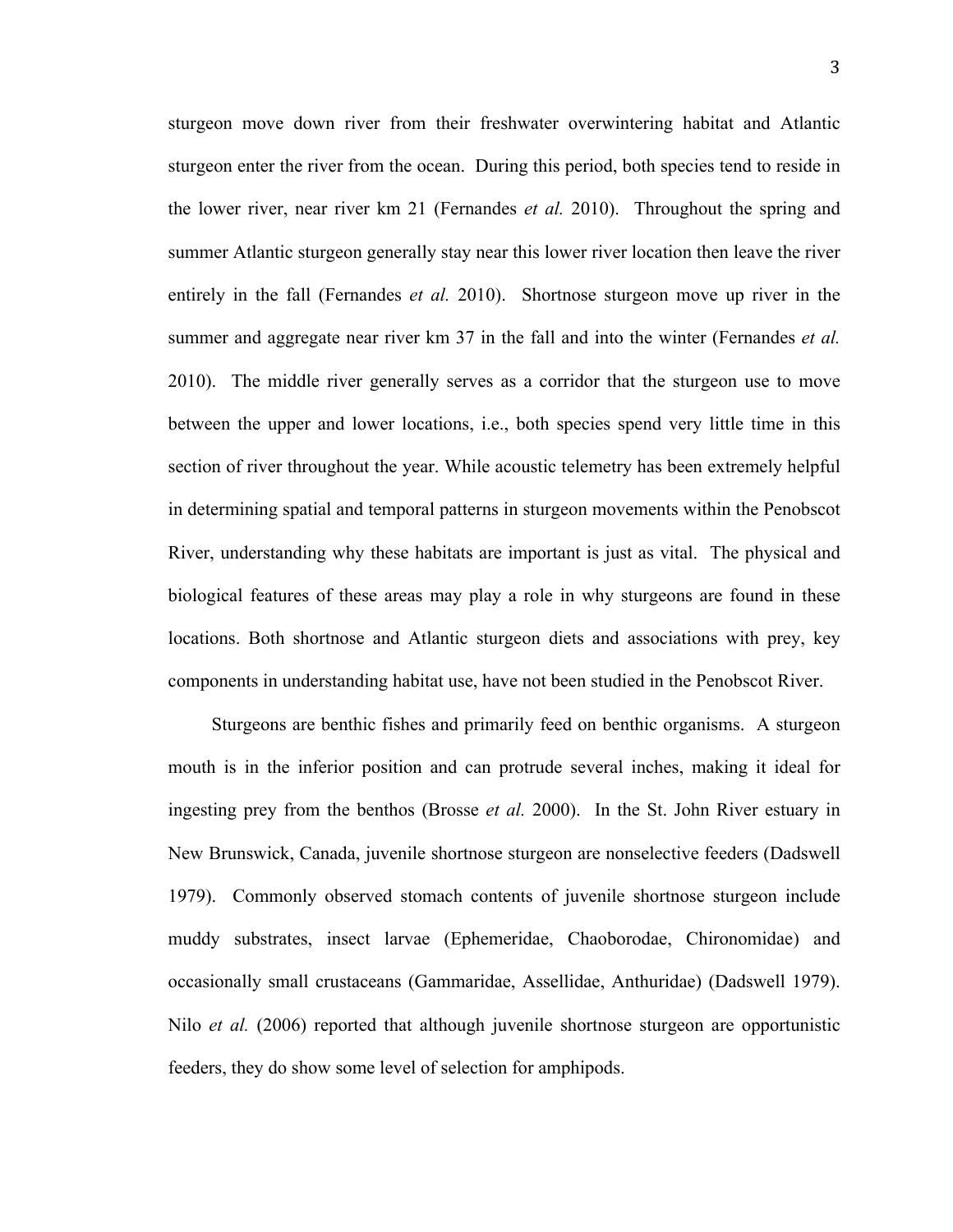Adult sturgeons are more selective in their prey choice than juveniles. Stomach contents of adult shortnose sturgeon captured in the St. John River estuary indicated selection of small mollusks and gastropods as prey, even if mollusks were not the most abundant prey item in the area (Dadswell 1979). Selection of prey items is common among adults of other sturgeon species, such as lake sturgeon and shovelnose sturgeon (Jackson *et al.* 2002, Rapp *et al.* 2011). Recently, invasive zebra mussels have been identified in the diet of lake sturgeon, leading to interesting questions about prey selection and changes from historical prey items (Jackson 2002). The diets of adult Atlantic sturgeon are less studied. However, polychaetes and isopods are dominant prey items from sturgeon in marine habitats off the New Jersey coast (Johnson *et al.* 1997).

Gastric lavage is a common, non-lethal technique for collecting stomach contents from sturgeon (Brosse *et al.* 2000, Nilo *et al.* 2006, Rapp *et al.* 2011, Usvyatsov *et al.* 2012). Gastric lavage is efficient at recovering stomach contents in the Siberian sturgeon (*Acipenser baeri*), suggesting it may be a good technique for collecting diet samples of other sturgeon species (Brosse *et al.* 2002). Wanner (2006), likewise, found that gastric lavage was a safe and efficient method for collecting stomach contents from hatchery raised pallid sturgeon (*Scaphirhynchus albus*). Pallid sturgeon were fed different and distinct diets, and food items were recovered from 100% of individuals that had food items in their stomach, however the recovery rate varied by prey item. The average recovery rate was about 74% by weight and soft bodied organisms had a higher recovery rate than organisms with exoskeletons. Brosse *et al.* (2002) examined the efficiency of gastric lavage on the Siberian sturgeon (*Acipenser baeri*) and found that the average recovery rate was 67.5% but varied depending on organism type. Unlike Wanner (2006),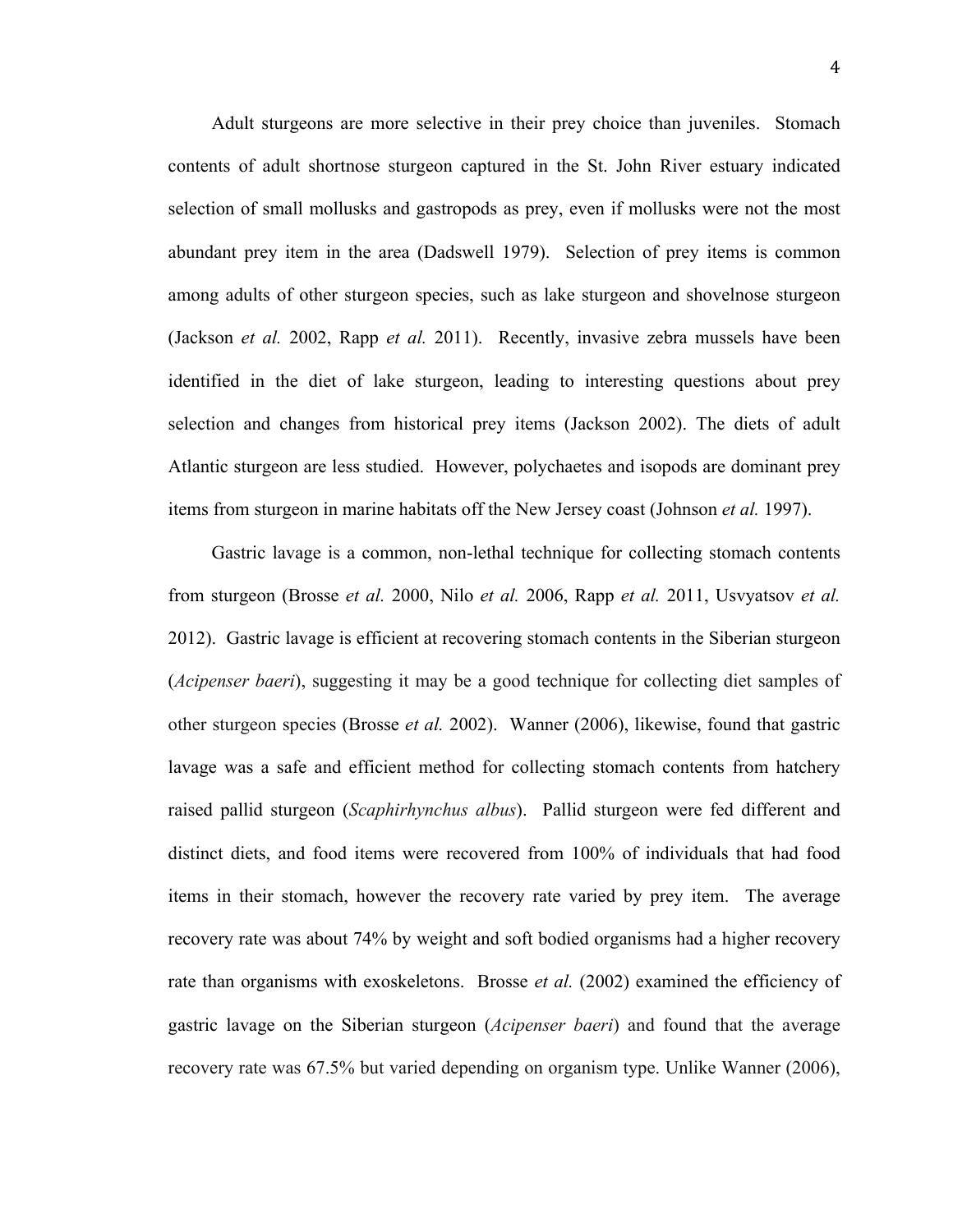5

Brosse *et al.* (2002) found vermiform organisms had significantly lower recovery rates than larger prey. According to both studies (Brosse *et al.* 2002, Wanner 2006), high recovery rates via gastric lavage are possible up to two hours after the sturgeon have last fed.

Benthic communities, i.e. potential sturgeon prey, vary spatially and temporally. In the Penobscot River little is known about prey availability in the areas where sturgeon spend most of their time (between river kms 21 and 42). Most of the available data on benthic communities in the Penobscot River are for river reaches south of river km 20 (Larsen and Johnson 1985; Haefner 1967; Metcalf and Eddy 1992; Metcalf and Eddy 1994). Metcalf and Eddy (1994) reported that pollution tolerant species were common and that the dominant invertebrate species able to colonize the wood chips and sawdust was the spionid polychaete *Marenzelleria* (*Scolecolepides) viridis*. Dadswell (1979) reported that although spionids were present in the benthos in the St. John River estuary they were negatively selected for by adult shortnose sturgeon. In the lower Penobscot River, crustaceans and *Mytilus* beds are also common (Metcalf and Eddy 1994). However, Metcalf and Eddy (1994) also noted several species which were noticeably absent such as the bivalves *Mya arenaria* and *Macoma baltica* as well as aquatic insects, which are common prey items for sturgeon in other rivers and estuaries (Dadswell 1979). They noted that aquatic insects may increase in abundance upstream of their study sections, in reaches with fresher water (Metcalf and Eddy 1994). Overall, Metcalf and Eddy (1994) described that prey availability is low due to the large amount of wood chips in the lower river and that this may inhibit feeding for sturgeon, limiting critical habitat. Substrate composition could limit the presence of prey items and in turn limit the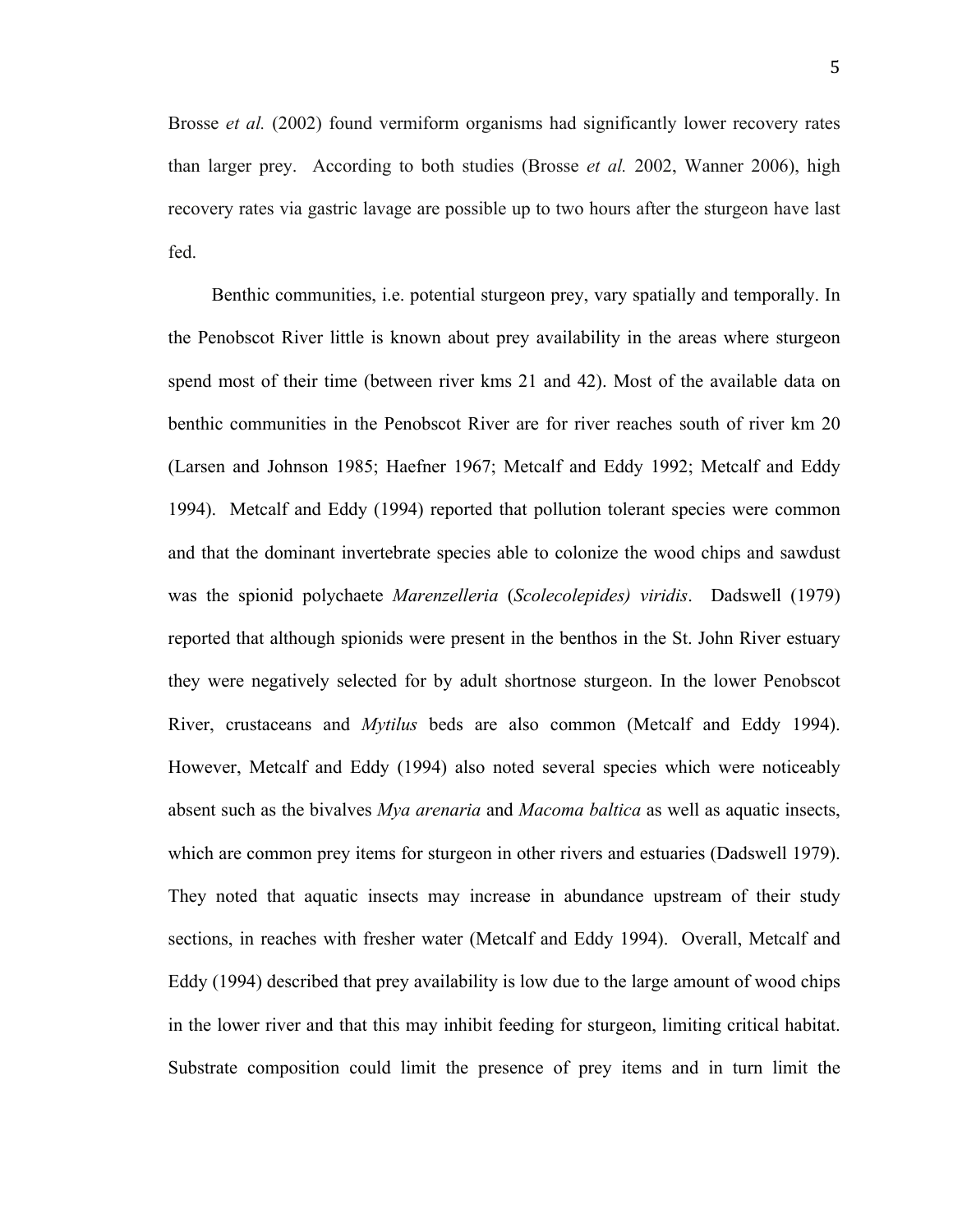availability of energetic components necessary for growth and survival (Metcalf and Eddy 1994). Studies have shown that sturgeon adjust their diet seasonally and with age so sturgeon may have an ability to cope with species changes or shifts in benthic fauna (Dadswell 1979, Chiasson *et al.* 1997, Brosse *et al.* 2000).

This research was conducted to provide a greater understanding of potential foraging areas for shortnose sturgeon and Atlantic sturgeon and to begin to characterize critical habitat that needs to be protected to aid in the recovery of these fishes. Data collected were used to assess temporal and spatial differences in the benthic communities of the Penobscot River and to characterize any sturgeon-prey associations, both of which were unknown. This study provides a greater understanding of potential foraging areas for shortnose sturgeon and Atlantic sturgeon and helps characterize critical habitat that needs to be protected.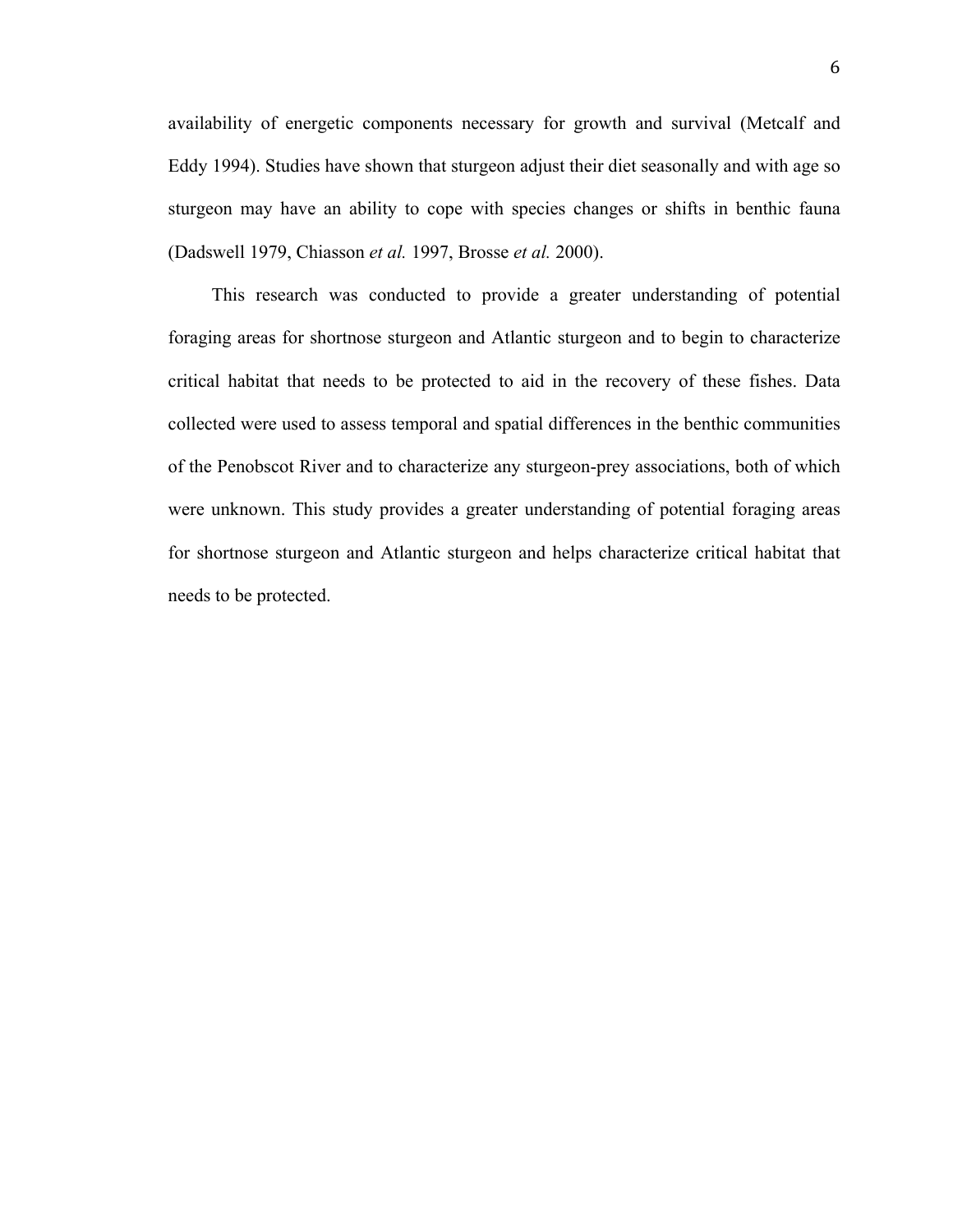#### **Methods**

## *Sturgeon Presence*

Annually, since 2004, an array of acoustic receivers (Vemco) were deployed in the Penobscot River from upstream of river km 47 to downstream into Penobscot Bay, with receivers spaced at regular intervals throughout the range. Twenty-one shortnose sturgeon and 24 Atlantic sturgeon previously implanted with active acoustic tags were available for detection by Penobscot River receivers throughout the spring, summer and fall of 2012. The acoustic tags ping about every two minutes and every tag has a unique code that is decoded and recorded (with a date-time stamp) by any receiver within approximately 1 km of the tag. The number of detections a receiver decodes can be used as a proxy for the length of time a sturgeon spends near a receiver. The number of detections and the number of tags recorded by a receiver in each stretch of the upper river (river km 34-43), middle river (river km 26-31), and lower river (river km 21-24; Figure 1) was used to estimate the residence time each species spent in these respective reaches. The percent of time sturgeons spent in each reach of the river was calculated by first dividing the total number of detections in a single reach during a single season by the number of tags decoded, this gave the number of detections per sturgeon. Then the total number of detections per sturgeon in all three reaches was enumerated over an entire season. Finally, the percent of detections in each reach was calculated by dividing the number of detections in a single reach by the total number of detections from all three reaches combined.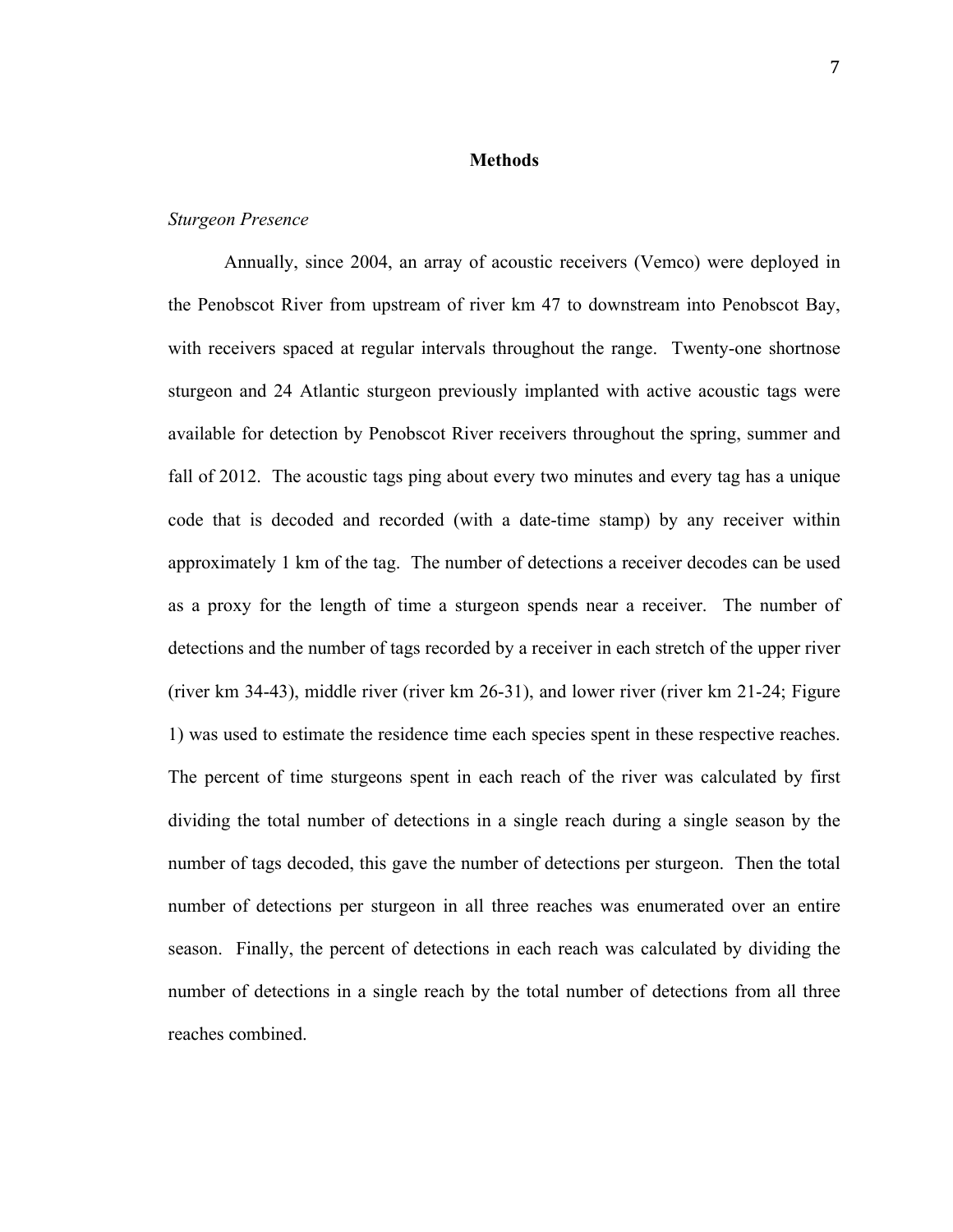# *Prey Availability*

Prey availability was assessed in three study reaches of the Penobscot River; the upper river (river km 34-43), middle river (river km 26-31), and lower river (river km 21- 24;Figure 1). Based on sturgeon movements in previous years (Fernandes *et al.* 2010; Dionne *et al.* 2013), the upper and lower river sections are most frequently used by sturgeon whereas the middle section simply serves as a corridor. Benthic samples were taken in the spring (May and June), summer (July and August) and fall (September and October) from all three study reaches except the middle river where no benthic samples were taken in the summer (Table 1). Throughout each reach, multiple benthic samples were taken using an 8.2 L ponar grab, from which a 0.6 L subsample was analyzed for abundance and diversity of benthic marine fauna. The ponar grab consisted of two semicircular jaws held open by a trigger that snapped shut when it came into contact with the bottom, collecting a sample. Water depth (meters), bottom temperature (°C) and salinity (parts per thousand) were measured where ponar grabs were taken. Substrate was visually categorized into three broad groups: mud, sand and gravel. The amount of organic matter (such as wood chips or sawdust) was also noted. Fauna were sieved from the substrate and collected. Invertebrate samples were fixed in 5% formalin and later identified to family level in the laboratory.

Multiple samples from the same reach, during the same season, were compared to determine if pooling was appropriate. If species diversity (Simpson's diversity index) was not significantly different (ANOVA or t-test) between separate sites within the same reach the data were pooled. The Simpson's Diversity index ranges from 0-1 with 1 having no diversity and 0 being samples where all individuals are different. Only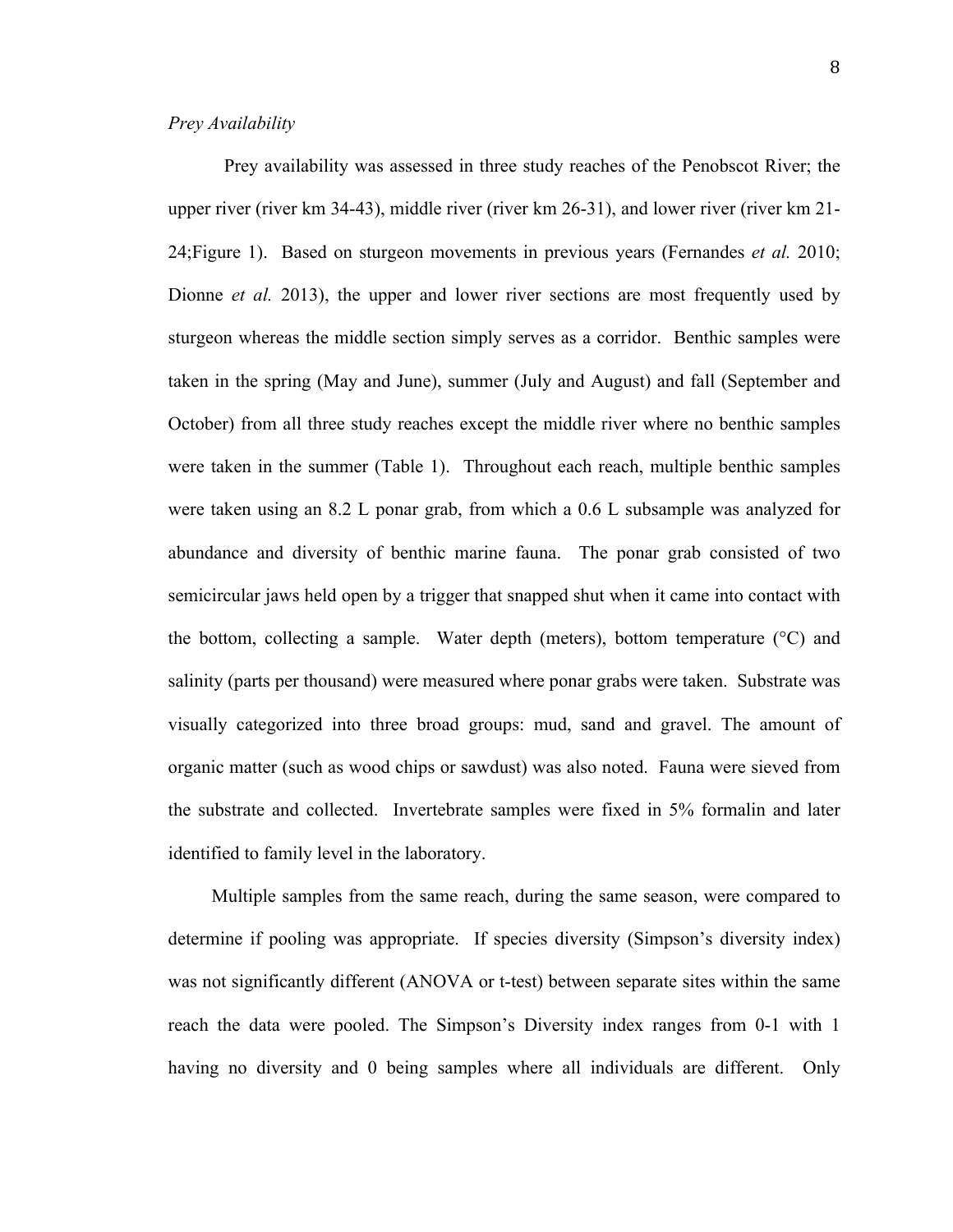successful grabs were used in the data analysis. A successful grab was one where the jaws were completely closed upon retrieval. The abundance and diversity of the organisms in the benthic grab samples was compared temporally and spatially. Relative abundance was determined as the percent occurrence per subsample and species density (individuals per  $m^2$ ). Species density was calculated by dividing the number of individuals collected per sub sample by the length-wise area  $(m<sup>2</sup>)$  of the sub-sampling core. If two subsamples were collected, the area was doubled. Percent similarity and Morisita's index of similarity were used to qualitatively assess spatial and temporal similarity in the benthic communities of the Penobscot River. Morisita's index of similarity takes into account diversity whereas percent similarity does not. A t-test was run to quantitatively compare diversity (using Simpson's Diversity index) between the middle river and lower river in the spring as well as between the spring and summer diversity of the lower river.

## *Diet Composition*

Gastric lavage was performed (according to the protocol given by the ESA permit numbers 16306 and 16526) on eighteen shortnose sturgeon and eight Atlantic sturgeon caught in the upper and lower Penobscot River (Table 1). Sturgeons were captured using six-inch stretch-mesh multifilament gill nets, which fished anywhere from fifteen minutes to an hour depending on the water temperature. No fishing effort was made in the middle river. Gastric lavage is a non-traumatic procedure used to collect stomach contents from fish. A small tube connected to a pump (hand pumped garden sprayer) is inserted into the mouth to the stomach and water is pumped into the stomach, flushing any stomach contents. All gastric lavage collections were performed on adult and subadult shortnose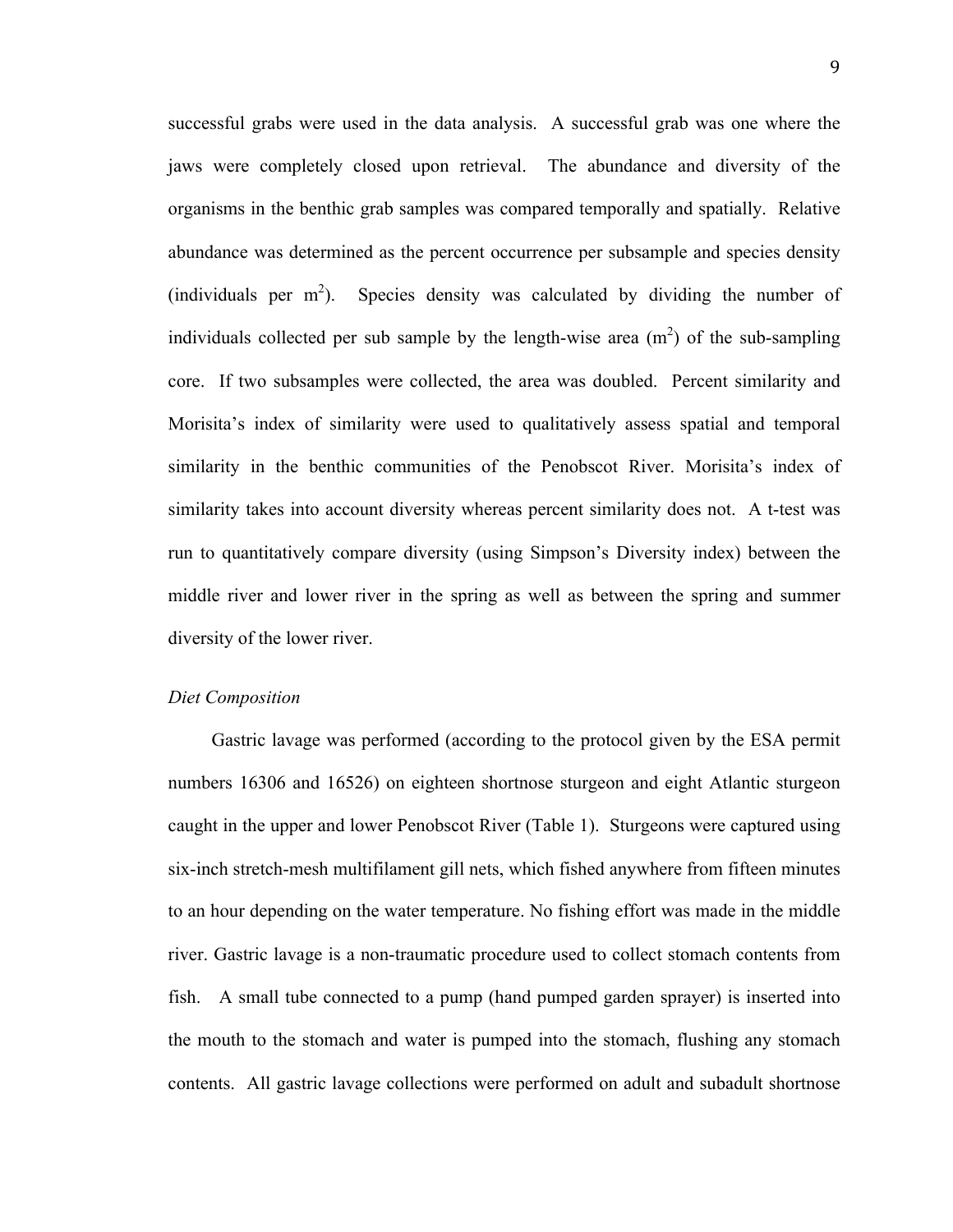sturgeon and subadult Atlantic sturgeon as those were the only developmental stages captured. Collected stomach content samples were placed in 95% ethanol solution to be later identified to family level in the laboratory. Once in the laboratory, diet samples were transferred to a 70% ethanol, 5% glycerol solution for preservation, sorting and identification. The number of each prey item in the diet was enumerated for each family and the percent occurrence of each prey family in the diet was normalized for each sturgeon and averaged for all sturgeon caught in the same area and season to qualitatively describe differences among season and species. Empty stomachs were excluded from diet calculations. The diets of shortnose sturgeon and Atlantic sturgeon were qualitatively compared spatially, temporally, and between species when possible. The mean number and standard deviation of spionid worms was calculated for shortnose and Atlantic sturgeon and compared using a t-test. Additionally, diet composition was compared to organism composition in the benthic samples. Ivlev's (1961) electivity index  $(E=(r_i-p_i)/($  $r_i+p_i$ ) was used to quantify prey selection, where  $r_i$  is relative abundance of prey in the gut and  $p_i$  is relative abundance of the prey item in the environment.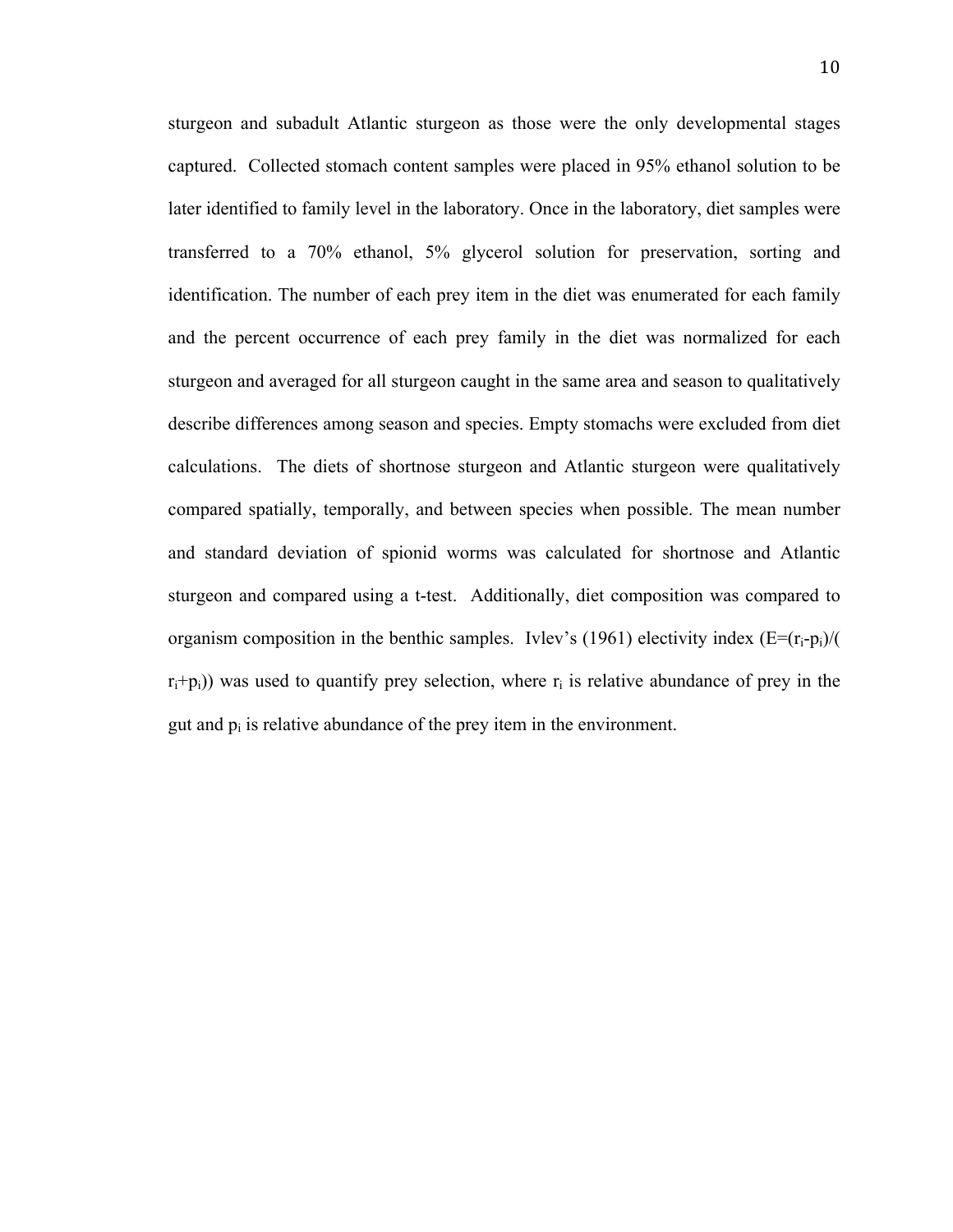#### **Results**

#### *Sturgeon Presence*

Shortnose sturgeon were detected in all three reaches of the river (upper, middle, lower) in the spring, summer and fall (Figure 2). In the spring they spent most of their time (72.5%, 44,263 detections) in the lower river vs. in the summer and fall when they spent most of their time in the upper river (81.7%, 92,141 detections; 95.7%, 102,792 detections, respectively; Figure 2). The numbers of detections in the upper river in the spring and in the lower river in the fall were 151 detections and 368 detections, respectively. The largest percent of time shortnose sturgeon spent in the middle river was 25.1% (9,693 detections) in the spring.

Atlantic sturgeon spent the majority of their time in the lower river, regardless of season (Figure 3). In the spring they spent 99.9% (87,456 detections) of their time in the lower river. Similarly, in the summer and fall they spent 90.4% (78,324 detections) and 73.9% (32,276 detections) of their time, respectively, in the lower river (Figure 3). Most Atlantic sturgeon detections and tag codes were recorded in spring in the lower river (87,456 detections, 15 tags). The numbers of detections in the middle river in the spring, summer and fall were 3 detections, 105 detections, and 1,402 detections, respectively. The numbers of detections in the upper river in the spring, summer and fall were 0 detections, 659 detections, and 1,082 detections, respectively.

#### *Prey Availability*

In total, 69 benthic samples were attempted in the upper river. The upper river had no successful benthic samples regardless of season or location (Table 2). The average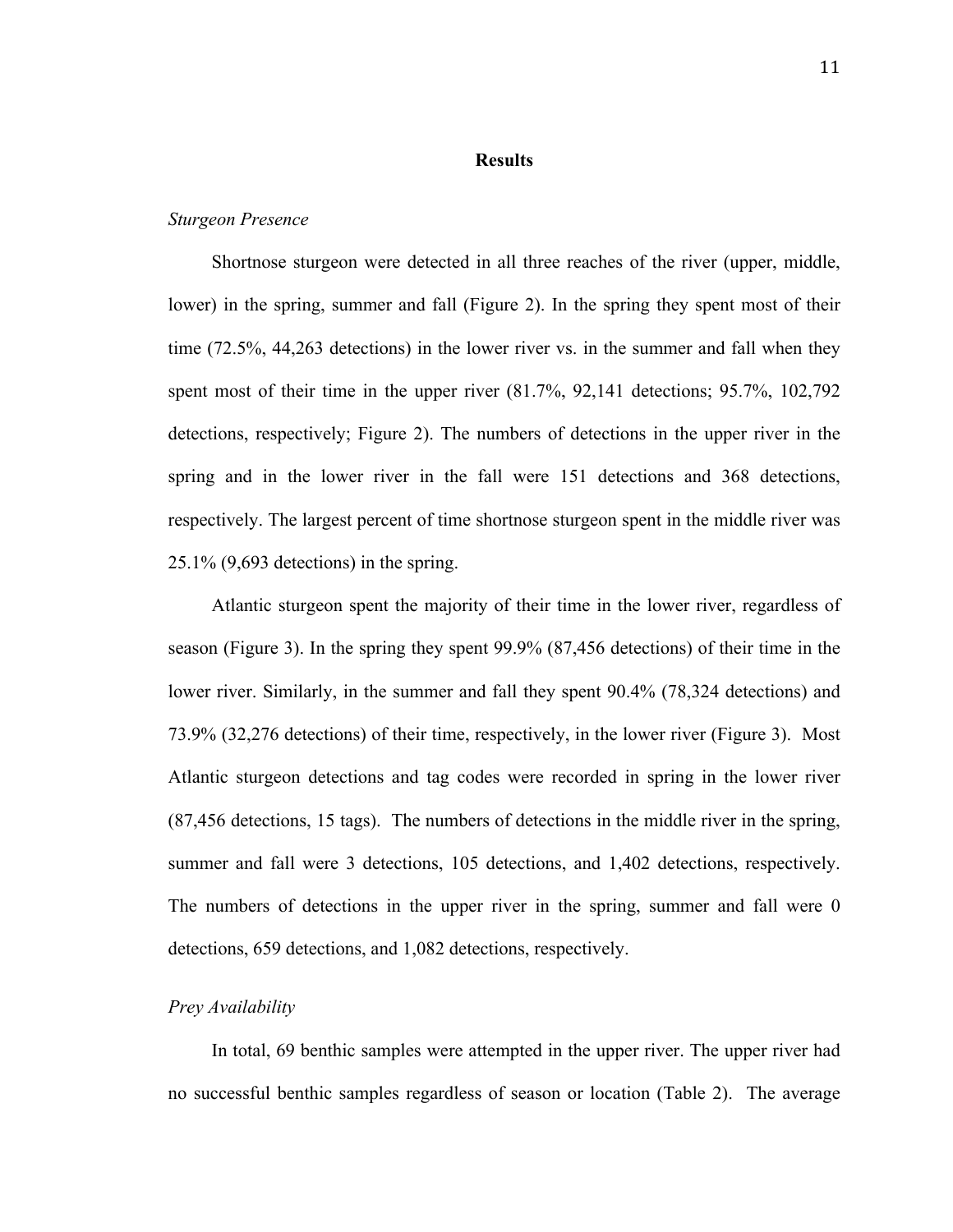water depth of collection for the upper river samples was 6 m  $(+1.8m)$  and the salinity never exceeded 0.0 ppt during the periods sampled. Depth ranged from 2.5m to 9m and was dependent on tide and position in the river. More than 65% of the attempted grabs were empty (i.e., hit a compacted bottom and did not close). Cobbles and gravel were the most common substrate collected by the grab, however these substrates generally prevented the ponar grab from closing properly and thus small particles (sand, pebbles, organisms) may have been lost. Caddis fly larvae tubes (Tricoptera) and stonefly larvae (Plecoptera) were observed on some of the cobbles, however these were not considered in any analyses because the grab was obstructed and the sample size was unknown.

Fifteen benthic samples were attempted in the middle river, with a success rate of 80%. These were primarily sampled in the spring (n=12). The average water depth for the middle river samples was  $7.5m$  ( $+2.2m$ ;  $3.5m$  -  $9.5m$ ). The maximum salinity recorded was 2.5ppt in June. All samples taken in over 9m of water were unsuccessful. The majority, 87.5%, of the benthic samples taken in shallower water were successful. Oligochaetes were the most abundant organism in the middle river, constituting 71.6% of the benthic community sampled (Table 2). These oligochaetes were most abundant in muddy substrate with high levels of organic matter (mostly decaying wood chips and sawdust) and had a density of up to 4,900 individuals per  $m^2$ . Bivalves (10% by abundance) and chironomid larvae (9% by abundance) were the next two most abundant species in the middle river. The remaining organisms comprised relatively small percentages of the overall composition, 2-6% (Table 2). The diversity of this reach in the spring was 0.416 (Simpson's Diversity Index).

Forty-two benthic samples were attempted in the lower river with an overall 81%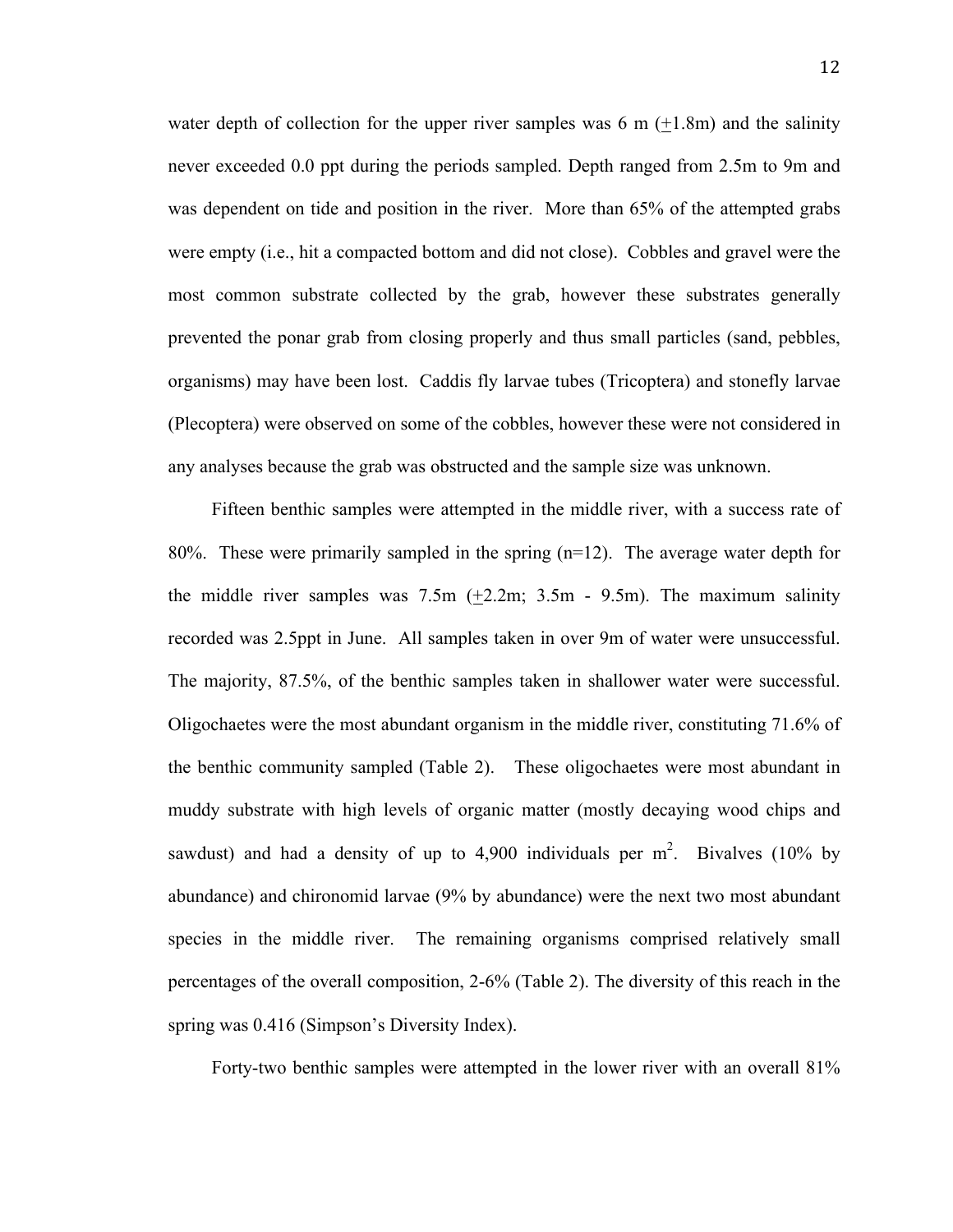success rate. Each season (spring, summer, fall) had a similar sampling effort (13 samples, 18 samples, and 11 samples, respectively; Table 1). The average water depth for the lower river samples was  $9.6m$  (SD=+4.1m; 1.5m - 22m). The deepest three samples (17.9m, 18.3m and 22m) contained no benthic invertebrates, however there was no correlation between depth and species diversity or depth and species abundance  $(R^2=0.1334$  and  $R^2=0.0571$ , respectively). In May the lower river had a salinity of 0.0 ppt at depth and salinity reached a maximum of 15.5 ppt at depth at the end of July. In the spring, summer and fall spionid worms were the most abundant benthic organism, constituting 65%, 88% and 99%, respectively, of the total number of organisms in the benthic samples (Table 3). The fall sample only had two grabs that contained any organisms, one contained only spionids and the other contained only anthurid isopods. Mean spionid densities were 4,150 individuals per  $m^2$  (SD= $\pm$  3,700 individuals) in the spring, 3,075 individuals per m<sup>2</sup> (SD= $\pm$ 3,925 individuals) in the summer and 4,700 individuals per  $m^2$  in the fall. Spionids occurred most frequently and in the highest abundance in sand (Table 4). The next most abundant organisms in the spring were gastropods at 18%, and in the summer ampharetid worms constituted 7% of the organisms. The diversity of benthic species in the lower river, given by Simpson's Diversity Index, was 0.468 in the spring, 0.774 in the summer and 1.000 in the fall.

In the summer, benthic community diversity, measured by Simpson's Index, was not significantly different among the three collection sites in the lower river (one-way ANOVA;  $p=0.957$ , f ratio=0.0435). In the spring, benthic community diversity at the two lower river sites in common with the spring samples were not different (two-tailed t-test, p=0.538). For these two reasons the lower river data were pooled by season. In the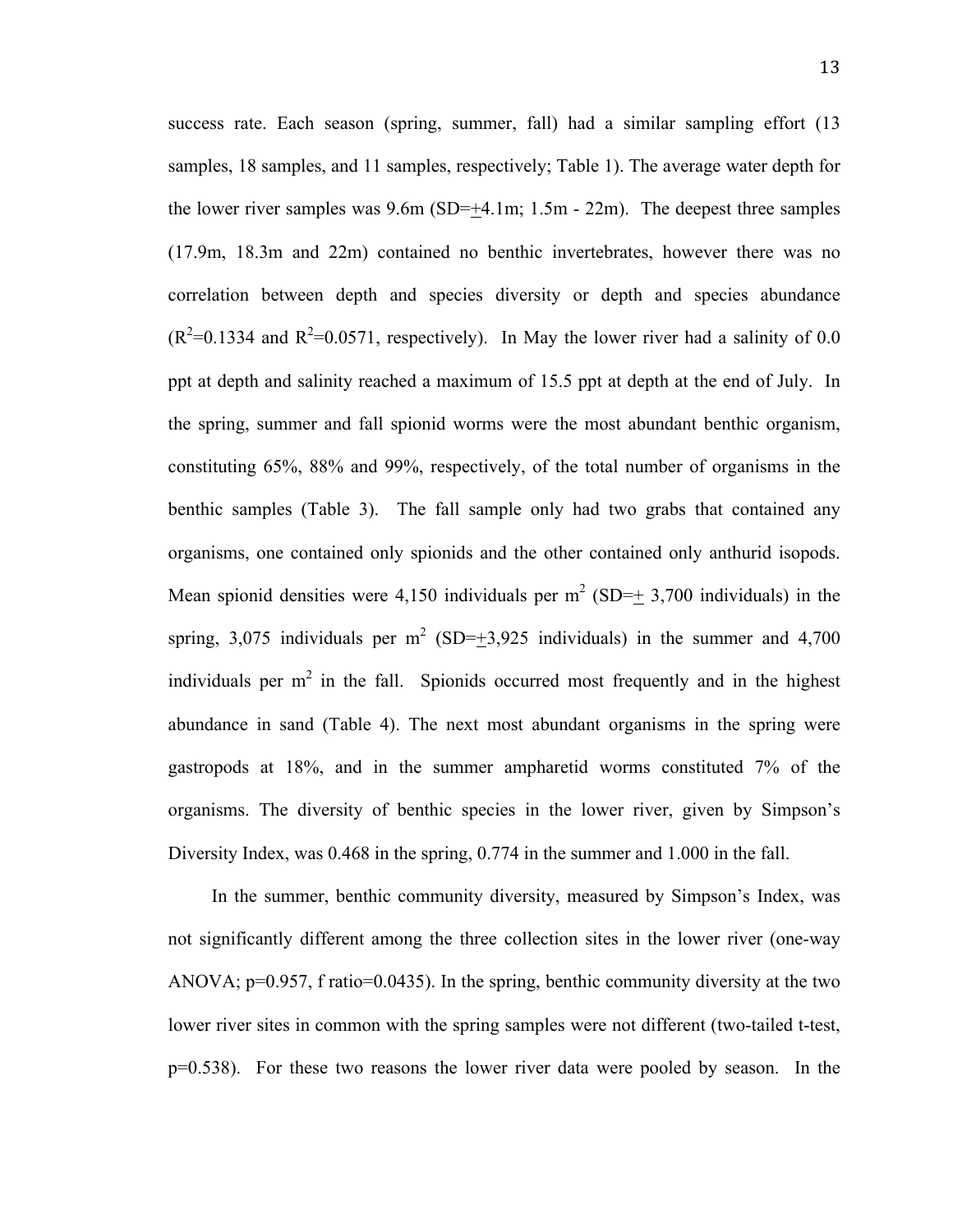spring, benthic species diversity in the lower river was significantly higher than in the summer (two tailed t-test,  $p=0.0241$ ). However, there were more species present in the benthic community during the summer. This difference in species diversity is due to the greater evenness in the spring sample.

Benthic communities in the lower river were similar in spring and summer (70.5% similarity and the similarity given by Morisita's Index  $= 0.924$ ; Table 5). Benthic communities in the middle river and lower river in the spring were dissimilar (11.1% percent similarity and Morisita's Index of similarity = 0.0967; Table 6). However, species diversity did not differ between these two reaches (two-tailed t-test, p=0.135).

#### *Diet Composition*

In total, 18 shortnose sturgeon and eight Atlantic sturgeon were examined for stomach contents. Seven Atlantic sturgeon were caught in the lower river in the spring and summer, one had an empty stomach (Table 2). Spionids composed 100% of the diet of Atlantic sturgeon in the spring and 99% of the diet in the summer (Table 7). The only other organisms found in stomach contents of Atlantic sturgeon were anthurid isopods (0.18% of the diet) and mysid shrimp (0.18% of the diet). Atlantic sturgeon had a slightly positive to neutral selection towards spionids in the spring and summer based on Ivlev's electivity index (Table 8). Atlantic sturgeon showed negative selection towards both mysid shrimp and anthurid isopods. Eighty-three percent of Atlantic sturgeon had greater than 230 spionids in their stomach contents and one Atlantic sturgeon had over 3,330 spionids in its stomach contents.

Shortnose sturgeon  $(n=6)$  were captured only in the lower river during the spring and summer. Their diet was 100% spionids in the spring and 75% spionids in the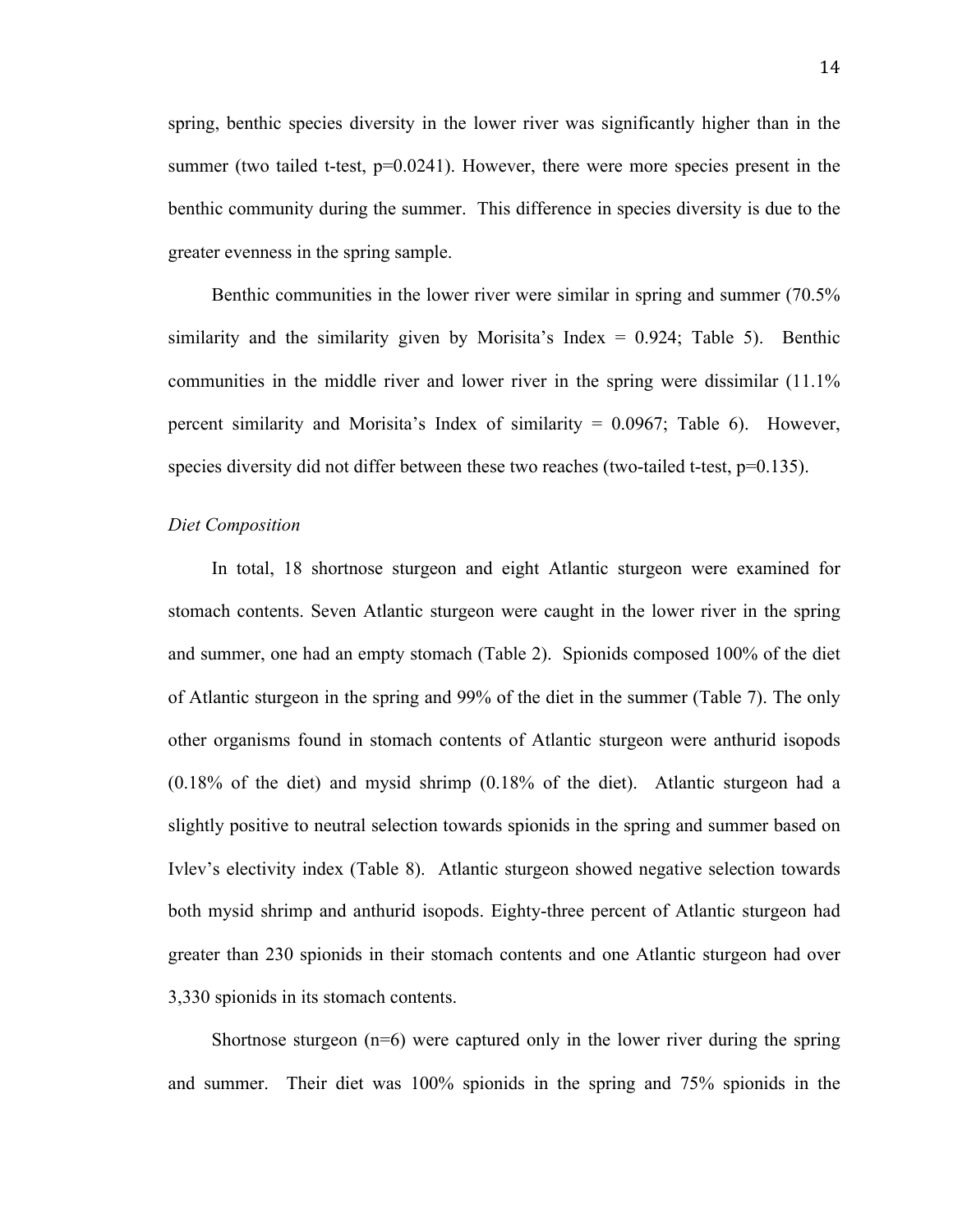summer (Table 7). In the summer there was one diet sample from a shortnose sturgeon that contained only anthurid isopods and if this were excluded from the calculation, spionids consisted of over 90% of shortnose sturgeon's diet. There was not a difference between the numbers of spionids in shortnose sturgeon diet compared with Atlantic sturgeon when all stomach samples were pooled (two-tailed t-test,  $p=0.149$ ) (Figure 4). There were not enough data points to confidently run a test for outliers, however even when the one Atlantic sturgeon with over 3,330 spionids in its stomach contents was removed (lowering variation), Atlantic sturgeon had significantly more spionids in their stomach contents than shortnose sturgeon (two-tailed t-test,  $p=0.038$ ) (Figure 4). Other organisms found in the stomach contents of shortnose sturgeon were nereidid worms (7.6% of the diet) and anthurid isopods (16.9% of the diet; Table 7). There was slightly positive selection towards spionids in the spring and slightly negative selection towards spionids in the summer based on Ivlev's Electivity index and this coincided with the large abundance of spionids in the environment (Table 8). There was positive selection towards both nereidid worms and anthuridae isopods in the summer. There was a large amount of very digested polychaete bits (left unidentified) in all of the stomach content samples of both shortnose and Atlantic sturgeon. In the fall, ten shortnose sturgeon and one Atlantic sturgeon were caught and examined for stomach contents in the upper river, all had empty stomachs.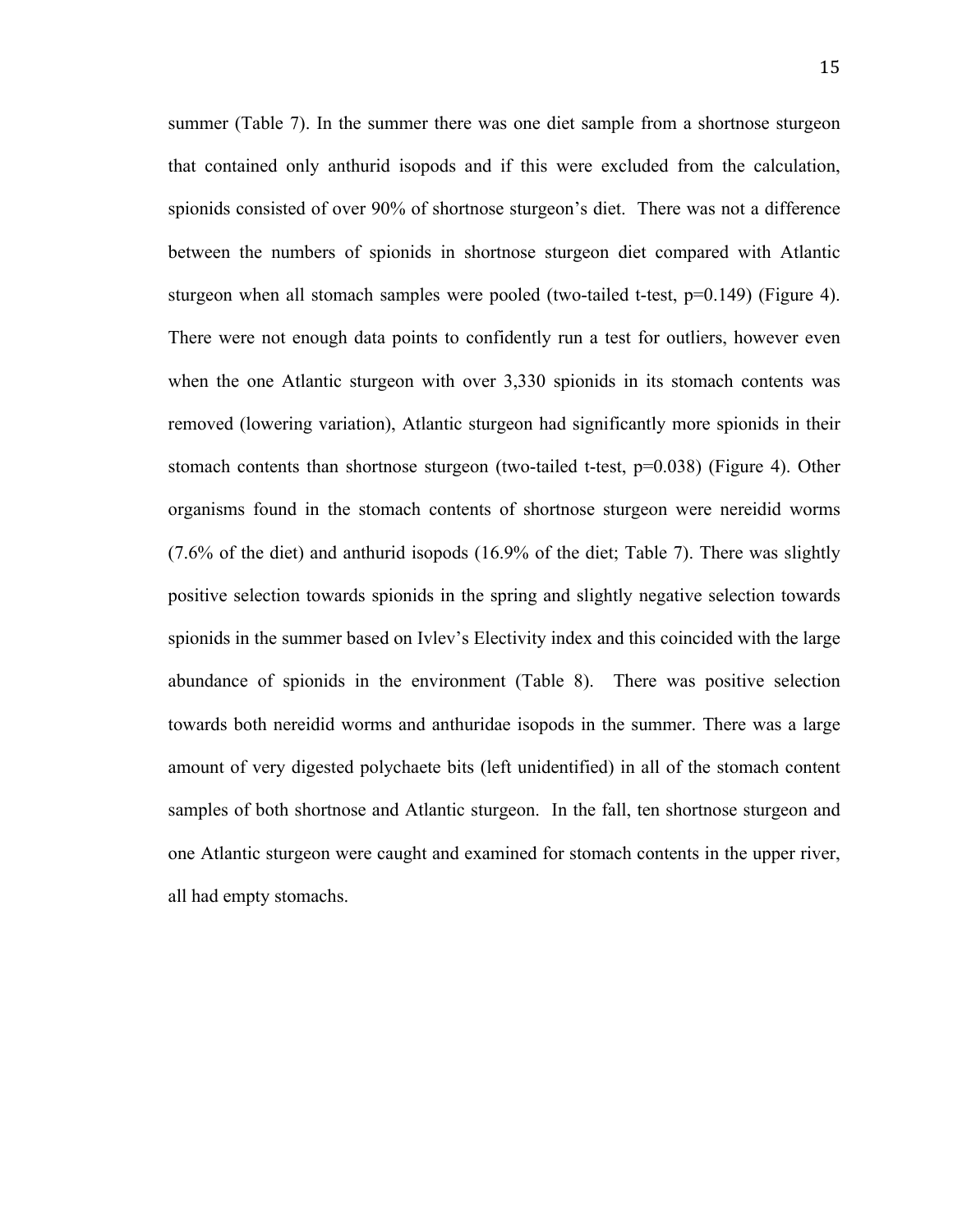#### **Discussion**

Sturgeons are found most frequently in the upper (river km 34-43) and lower river (river km 21-24) reaches of the Penobscot River. Shortnose sturgeon spend more time in the upper river than Atlantic sturgeon but feed mostly in the lower river. In the Penobscot River, spionid polychaetes are an important prey item for both sturgeon species, especially in the lower river. Sturgeons do not appear to be feeding in the upper river. There is a clear distinction between the benthic communities of the middle river and the lower river, which may be driving sturgeon presence in those areas. Due to the presence of both shortnose sturgeon and Atlantic sturgeon and the availability of prey, the lower river is clearly important foraging habitat for sturgeon.

Movement patterns exhibited by the shortnose sturgeon and Atlantic sturgeon in 2012 were very similar to the movement patterns explained in Fernandes *et al.* (2010). Atlantic sturgeon subadults enter the river system in the spring and stay in the lower river through summer and fall. In the spring shortnose sturgeon move to the lower river and spend much of their time there. In the summer and fall shortnose sturgeon spend most time in the upper river and neither species spends much time in the middle river.

Metcalf and Eddy (1994) conducted the most recent study of the benthic communities of the Penobscot River until this study. Acoustic telemetry data gathered over the past six years suggests that sturgeons are most often found between river km 20 and 45 (Fernandes *et al.* 2010, Zydlewski *et al.* 2011, Dionne *et al.* 2013). However, all of the study sites from Metcalf and Eddy (1994) were south of river km 20 and there have not been any studies describing the benthic communities between river km 20 and river km 45. Metcalf and Eddy (1994) found high abundances of *Mytilus* beds, however, no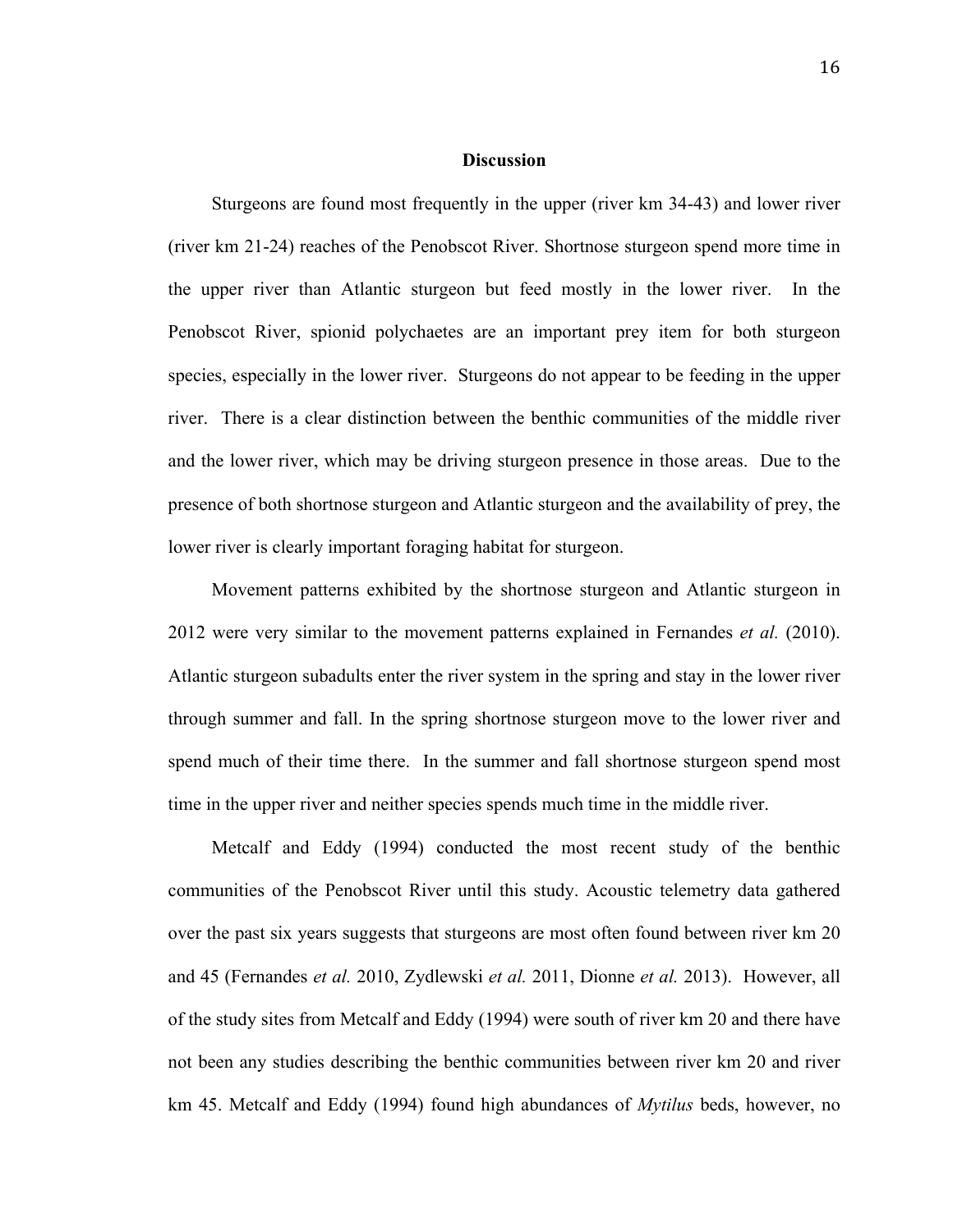*Mytilus* were identified in this study. There were juvenile bivalves found in the middle river (n=9) and lower river (n=6), however, because of their small size  $\leq 2.0$ mm) and indistinct morphology, positive identifications were not possible. Sampling limitations and different sampling locations from Metcalf and Eddy (1994) may have played a role in the difference in *Mytilus* abundance between studies. *Mytilus* often occur on hard or rocky substrate, i.e., not surfaces that a ponar grab can adequately sample.

Metcalf and Eddy (1994) described low prey availability in the Penobscot River south of river km 20, however they did report spionids (specifically *Marenzelleria viridis*) were common and the most abundant invertebrate in the substrate. They noted that the poor substrate quality from the high pollution levels would limit the diversity and abundance of invertebrates able to colonize the benthos and in turn limit the availability of sturgeon prey. Bivalves such as *Mya arenaria* and *Macoma baltica*, which are common prey items for shortnose sturgeon in the St. John River (Dadswell 1979), were noticeably absent in the Penobscot and this absence may have led to the claim of low prey availability for sturgeon. However, there may have been a shift in prey availability since their study. Since that time efforts have been made to clean up the Penobscot River. These efforts may be helping to increase the abundance of the invertebrates already present. In either case, sturgeons are feeding in the lower river and at least one prey item (spionid worms) is highly abundant.

The lower river had the highest preferred prey availability and prey densities. This is a brackish water reach of the estuary with 0.0 ppt at depth in May and a maximum salinity of 15.5 ppt at the end of July. The organisms composing the benthic community in the lower river are able to withstand large salinity changes (Dauer *et al.* 18981, Zettler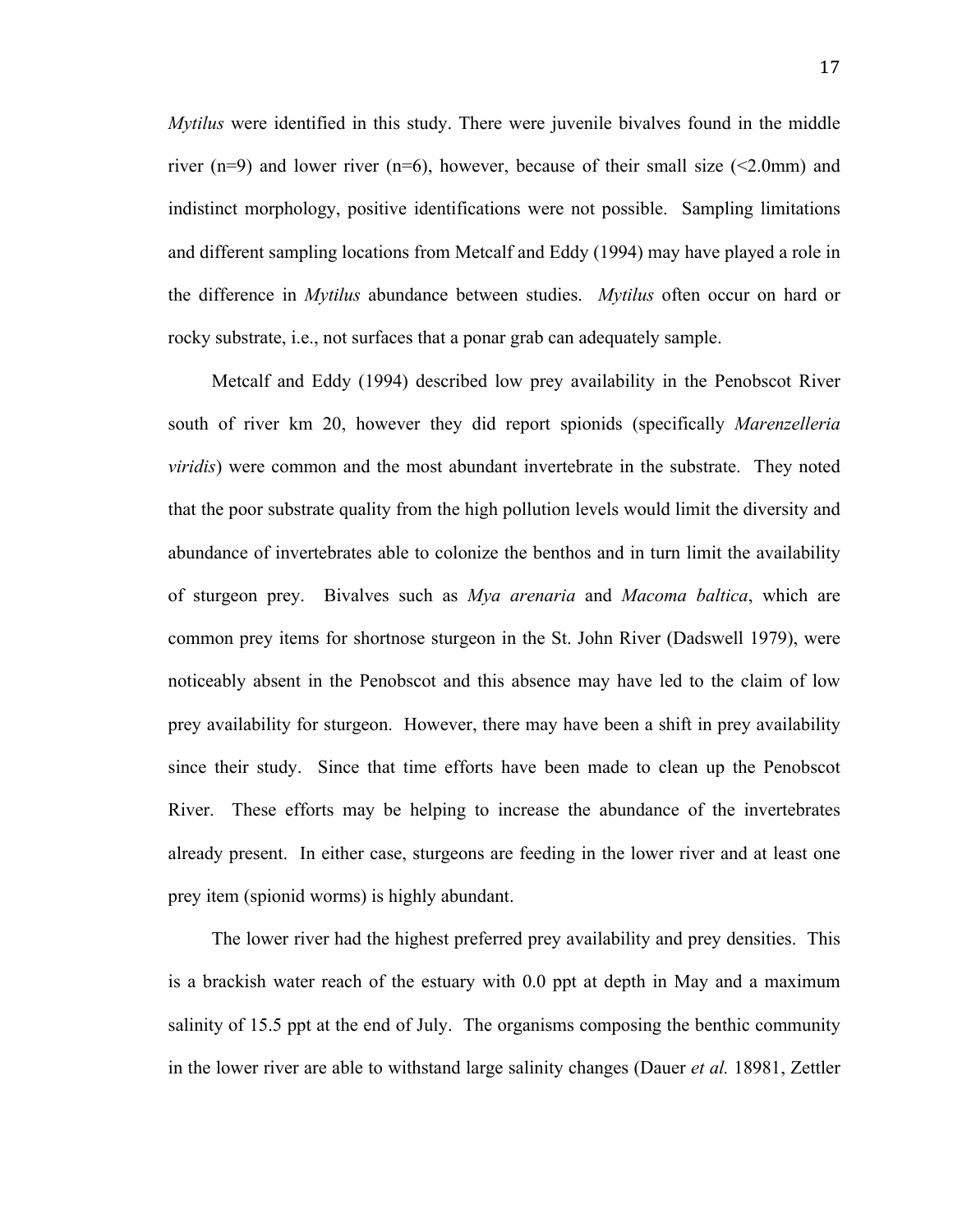1997). The benthic community species diversity was significantly different in spring and summer, however the species composition was very similar.

In spring and summer spionid worms were the most abundant organism and were found in the highest densities of all the organisms collected. The species of spionid found in the substrate samples was *Marenzelleria viridis*. These spionids are deposit and filter feeding polychaete worms that live in branched burrows up to 30cm deep in muddy and sandy substrate (Dauer *et al.* 1981, Zettler 1997). *Marenzelleria viridis* are commonly found in estuaries and areas of salinity lower than 5ppt and are highly motile (Dauer *et al.* 1981, Bochert *et al.* 1996). In the Penobscot the maximum density of *Marenzelleria viridis* in a benthic sample was  $17,500$  individuals per  $m^2$ . This is a little below the maximum densities found in estuaries in the Baltic Sea which had abundances of up to 28,000 individuals per  $m^2$  (Zettler 1997). Zettler (1997) reported the substrate type for all of the sites was sand and the average densities of spionids were between 2,000 and 4,000 individuals per  $m^2$  and was site specific (Zettler 1997). The substrate preference of *M. viridis* allows for relatively easy foraging by sturgeons. Sandy substrate is important foraging ground for sturgeon species (Peake 1999) and sturgeon's chemosensory barbels allow for the detection of prey items in the substrate (Rapp *et al.* 2011).

The diets of both shortnose sturgeon and Atlantic sturgeon were not diverse and reflected the benthic community where they were feeding. Of the fourteen families found in the benthic samples in the lower river, only four were found in the stomach contents. Of the four families of organisms identified in the stomach contents only spionids were present in any large numbers. Isopods, mysid shrimp, and nereidid worms were also present in the stomach contents but in very low numbers. Spionids occurred in greater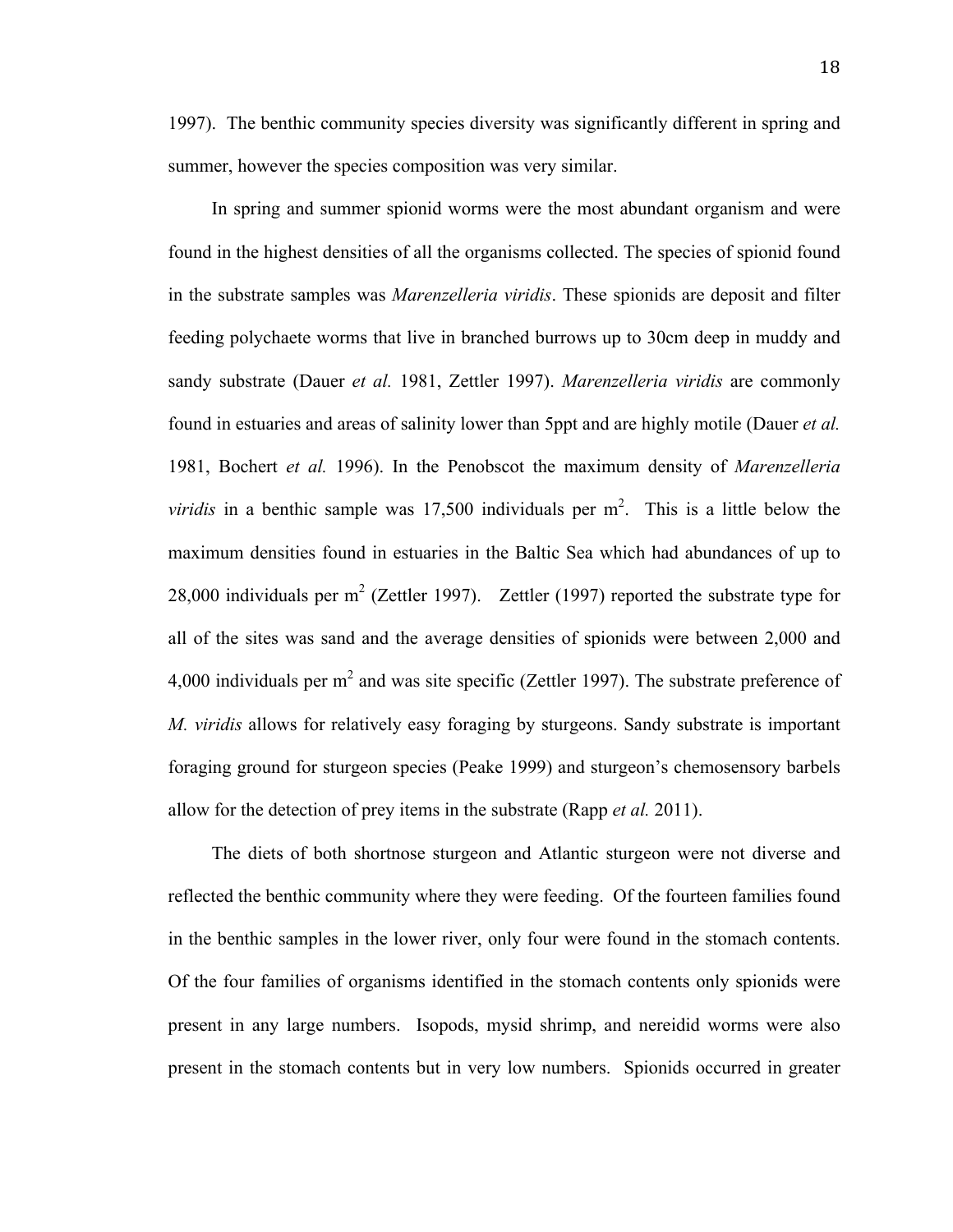than 83% of shortnose sturgeon stomach contents and occurred in 100% of Atlantic sturgeon stomach contents.

In the Penobscot River, spionids are the most common benthic invertebrate and the most available prey item. However, this may not be the ideal food source, as Dadswell (1979) reported that spionids (*Marenzelleria viridis*) were negatively selected for in the St. John River in Canada. In contrast to the Penobscot River, spionds only occurred in 3% of the benthic samples taken in the St. John River (Dadswell 1979). Diet studies in the St. John River estuary found mollusks tend to be a dominant prey item of adult shortnose sturgeon (Dadswell 1979, Usvyatsov *et al.* 2012). Unlike the Penobscot River, mollusks are a very abundant food item in the benthos in the St. John River estuary. Johnson *et al.* (1997) reported that polychaetes were the most important prey item for Atlantic sturgeon off of the New Jersey coast. Johnson *et al.* (1997) also reported that sand and organic debris were a major component of the diet, this was not the case in the Penobscot River. While organic matter was present in the stomach content of 50% of the Atlantic sturgeon, it did not make up a major percentage of the diet.

The middle river had the lowest effort in terms of the number of times the benthos was sampled, also no sturgeon were captured in this section of the river so no diet analyses were performed. The telemetry data show that sturgeons do not linger in the middle river, as they do in the upper river and lower river. The sediment composition of the middle river was similar to the lower river and most sampled organisms were found in the sandy and muddy substrates. Oligochaete worms were the most abundant organism and empty caddis fly tubes were present in every grab. The middle river had a maximum salinity of 2.5 ppt and the benthic community reflected a more freshwater environment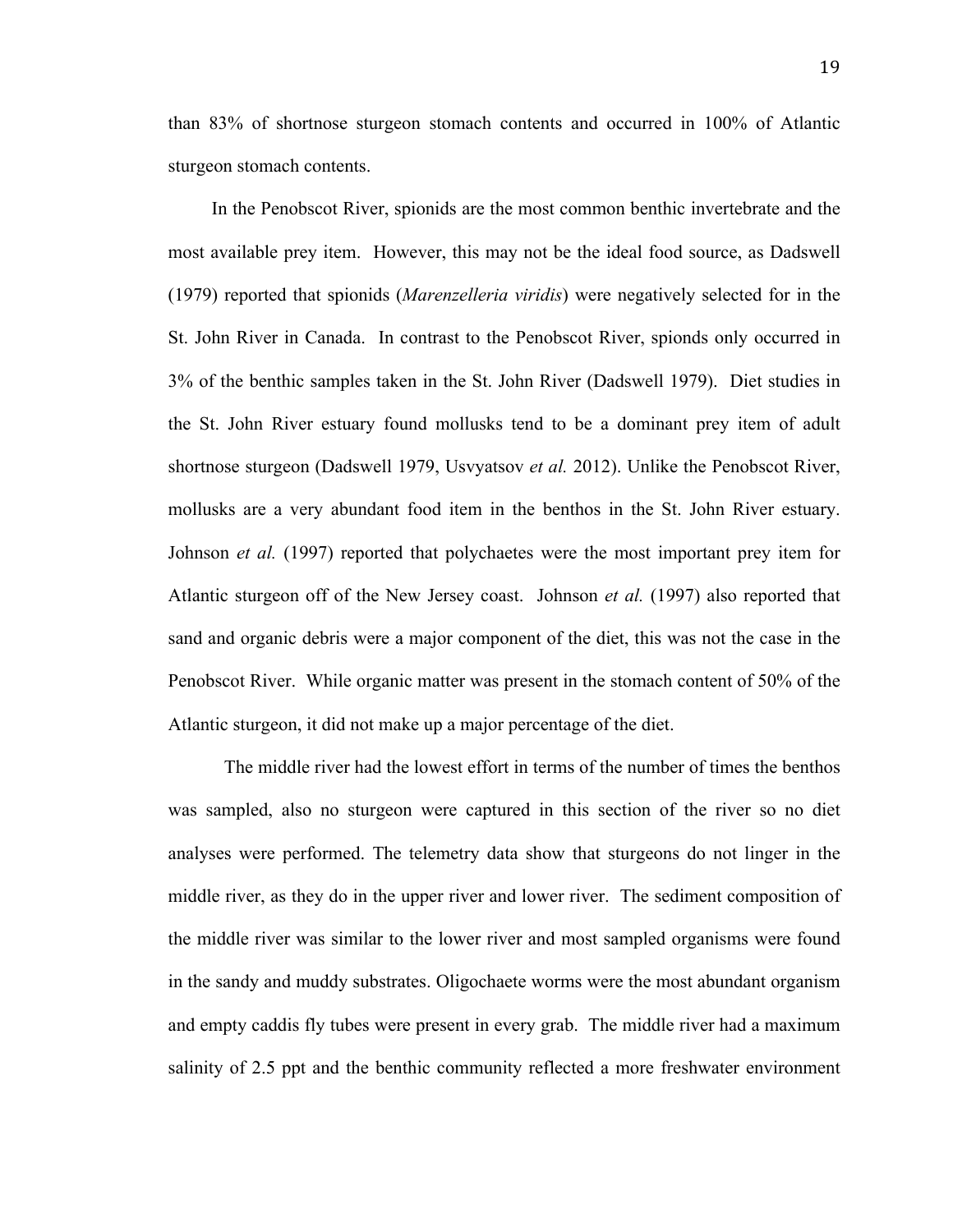than the lower river community. The overall abundance of organisms was less than that of the lower river. The relatively high abundance of benthic invertebrates (compared with the upper river) and lack of sturgeon presence may indicate the middle river is not preferred sturgeon habitat. Papers have listed oligochaetes as a food source for both shortnose sturgeon and Atlantic sturgeon (Dadswell 1979, Mohler 2003, Usvyatsov *et al.* 2012). Although oligochaete worms are present in abundances of up to 4,900 individuals per m<sup>2</sup> they may not be preferred prey for sturgeon in the Penobscot River.

No successful ponar grabs were taken in the upper river because the substrate was too compacted or cobbles obstructed the grab allowing any material in the grab to fall out. All sturgeons lavaged in the upper river had empty stomachs. The compact cobble sediment and empty sturgeon stomachs may indicate that the upper river is not critical foraging habitat. However, shortnose sturgeon spend at least a month or two of the summer, and overwinter for five to six months annually (Fernandes *et al.* 2010) in the upper river, so this section of the river has some other feature that is preferred by sturgeon.

Gastric lavage is a common technique used to collect stomach contents from fishes. Studies indicate a 70% recovery rate of stomach contents and success is dependent on the prey item (Brosse *et al.* 2002, Wanner 2006). The most common prey item in the stomachs of shortnose sturgeon and Atlantic sturgeon in the Penobscot River were spionid worms, which are vermiform organisms, so according to Brosse *et al.* (2002) may have a lower recovery rate than other organisms. Worms also digest faster than some other types of prey, which may limit successful identifications (Hyslop 1980). Given these two limitations, spionids may be more abundant in the diet than recorded in this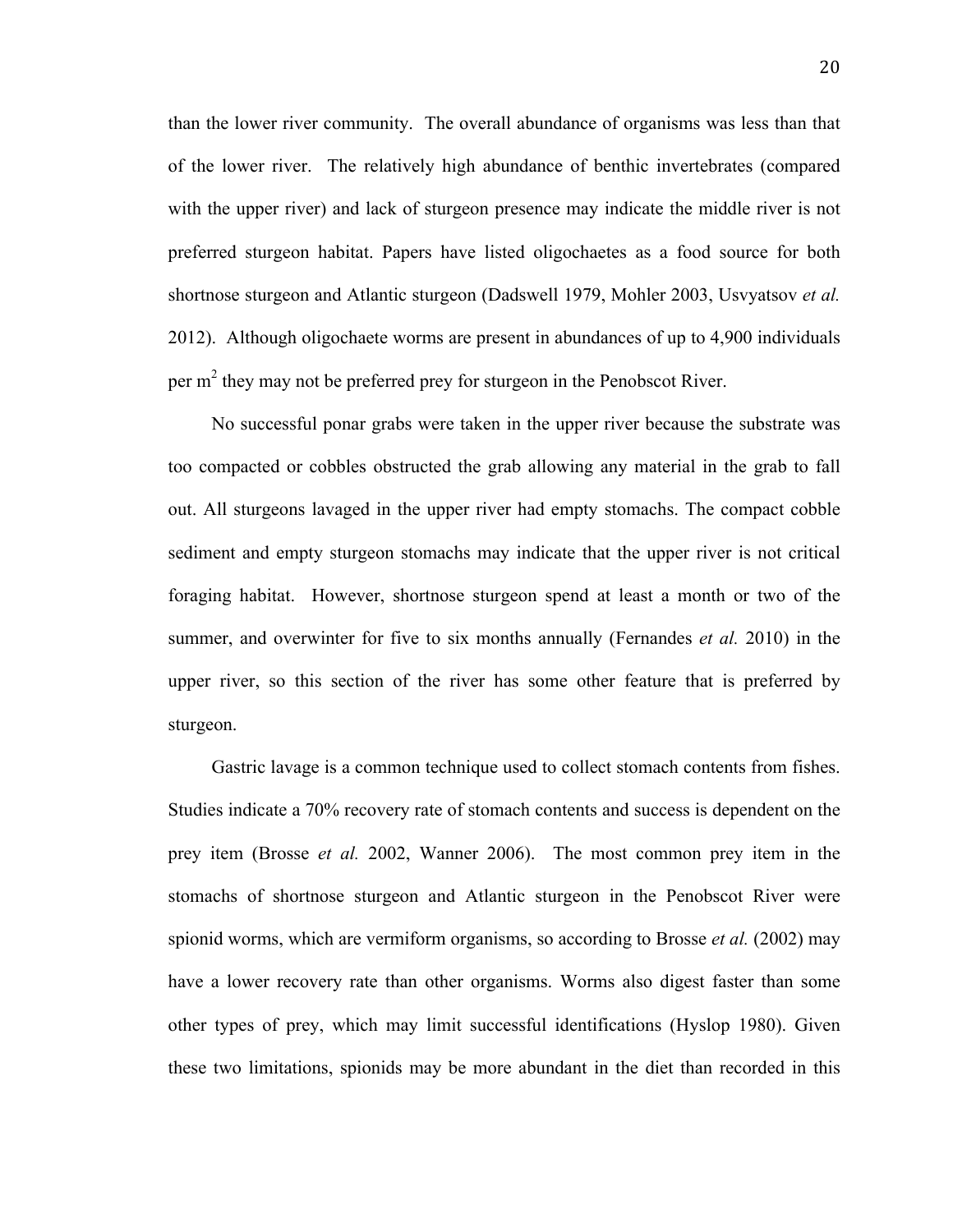study. Likewise, stomach sampling biases could contribute somewhat to interpreting diet contents of sturgeon in the upper river. There are three possible reasons for empty stomachs: sturgeon are not feeding in the upper river at all, sturgeon had not fed in the two hours prior to being lavaged, or sturgeon are feeding on prey items that have very low recovery rates (i.e. an organism with a hard exoskeleton). Wanner (2006) suggested a hard exoskeleton might impede the expulsion of an organism during gastric lavage. Although the data indicate that sturgeons are not feeding in the upper river, it is possible they are feeding on organisms with hard exoskeletons such as stoneflies, which were observed on cobbles, and gastric lavage did not work.

Critical habitat as defined by the ESA is the "physical or biological features essential to the conservation of the species, which may require special management considerations or protection". Shortnose sturgeon and Atlantic sturgeon are both listed under the ESA, so critical habitat has to be assessed for each of these species. The results from this research indicate the lower river reach in the Penobscot River is important foraging habitat for both sturgeon species and should be included in a critical habitat designation. Shortnose sturgeon spend approximately three months in the lower river (May, June and part of July) and Atlantic sturgeon spend over six months (May – Oct) in the lower river. The prey availability in the upper river is limited, however, there may be other components of habitat that make this reach desirable habitat for shortnose sturgeon since they use it for more than six months of the year (Fernandes *et al.* 2010).

Based on the benthic community data, substrate data, and salinity data gathered from the lower river the designation of critical habitat may be extended to other areas. Sturgeons' preferred prey in the Penobscot River, spionid polychaetes, are geographically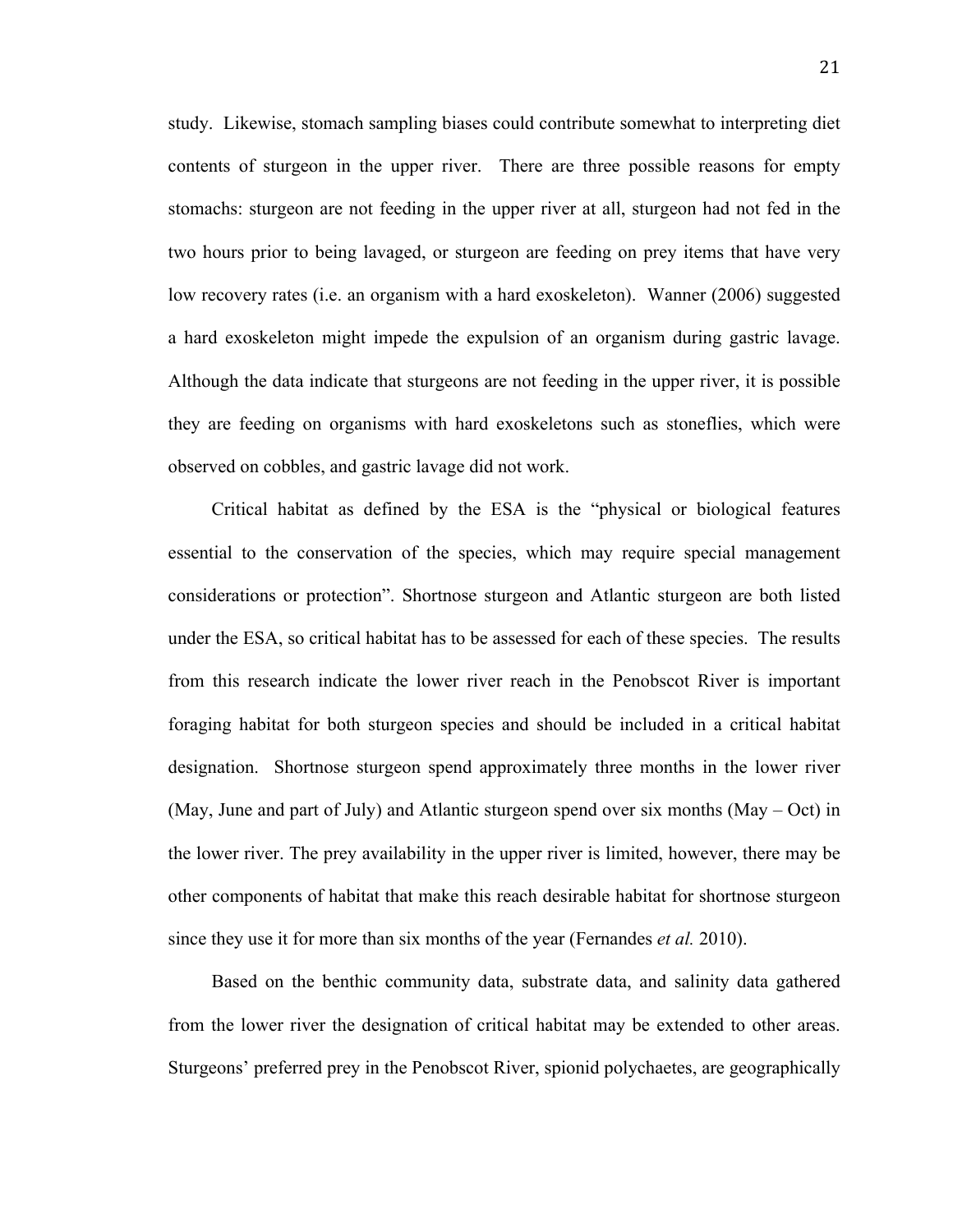widely distributed and live in sandy substrates in brackish water in very high densities at a large range of depths (Zettler 1997). Given these finding, environments similar to this in other river systems may also provide sturgeon habitat and warrant further examination. Side scan sonar produces high resolution echograms of underwater surfaces and can be used to map out the physical features and substrate of a river bottom (Kaeser and Litts 2010). Side scan sonar data of the entire Penobscot River is available. These data could be used to identify other prospective reaches with sturgeon habitat based on substrate type in a completely non-invasive way. Another area to explore is bioenergetics and the efficiency of spionid polychaetes as the main prey item for sturgeons in the Penobscot River. This may give insight as to why the sturgeons travel to the lower river to feed. Critical habitat designation is important for endangered species recovery and this study is a step closer to defining critical habitat for shortnose sturgeon and Atlantic sturgeon in the Penobscot River.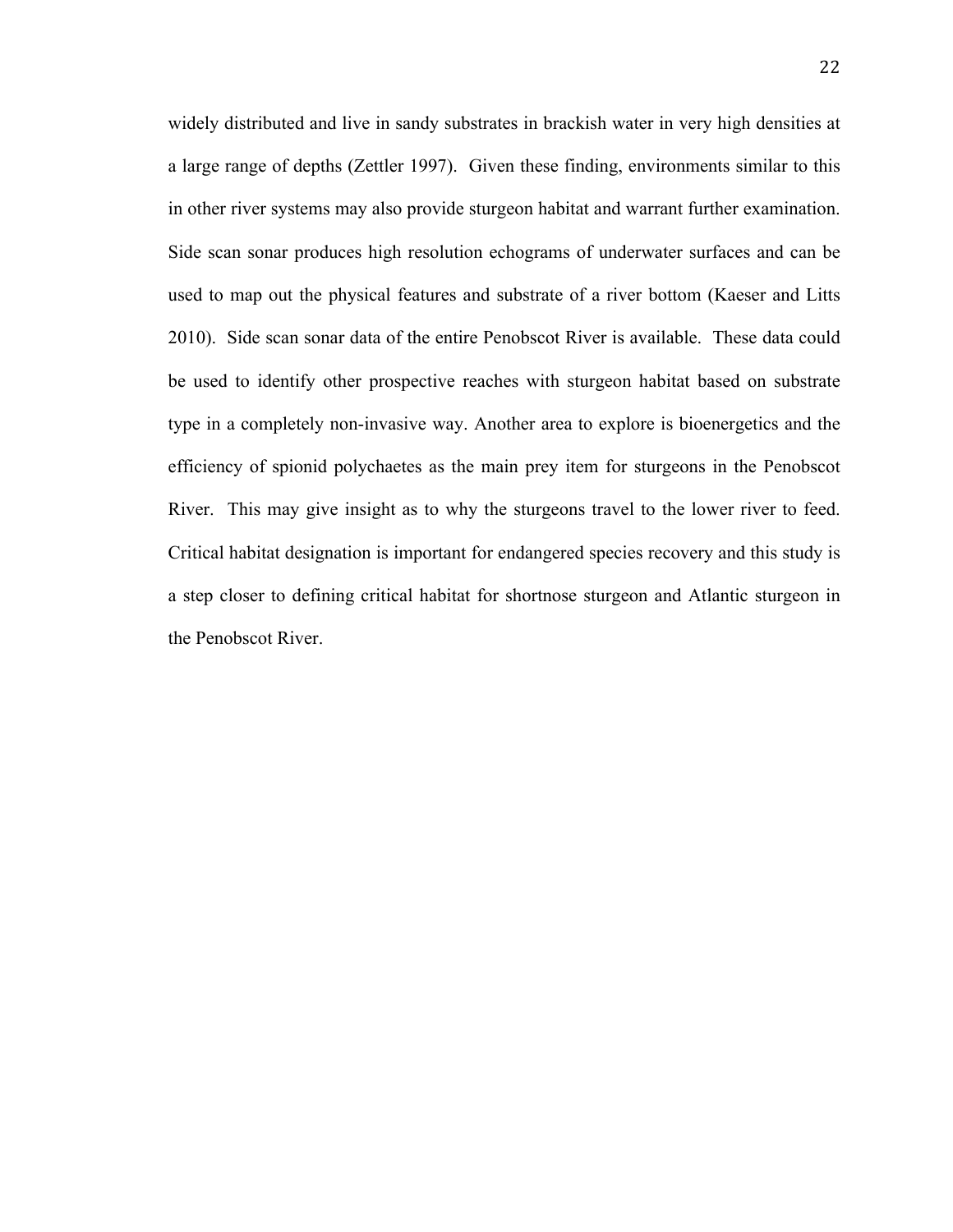



Figure 1. The Penobscot River from river km 21 to river km 38. The upper river (river km 34-43), middle river (river km 26-31), and lower river (river km 21-24) are each designated by horizontal lines and the upper river section extends above the image. The stars indicate the location of the receivers used for detecting tags implanted in sturgeon.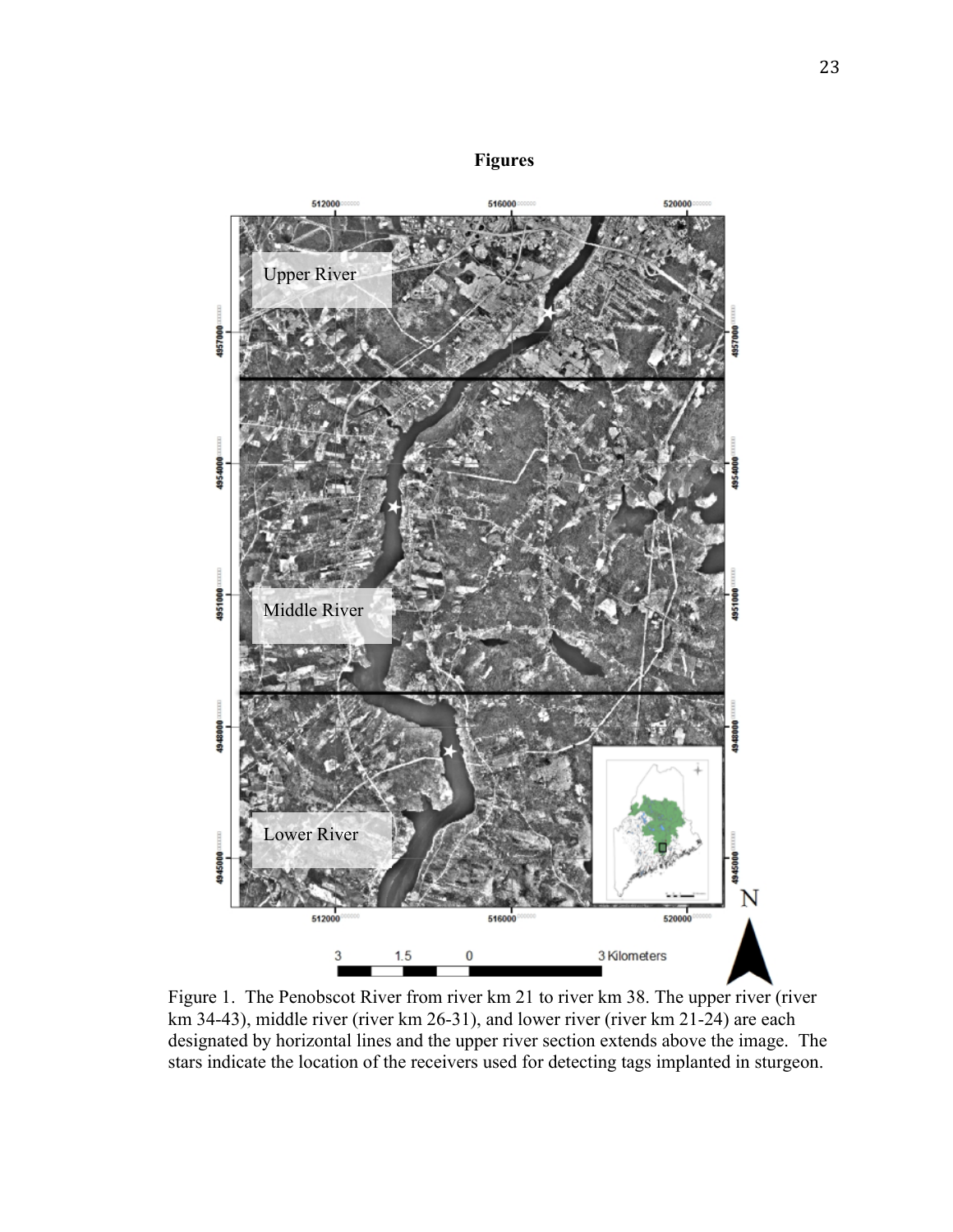

Figure 2. The total number of shortnose sturgeon detections decoded by receivers in the upper river, middle river and lower river reached of the Penobscot River in each season sampled. The total number of tags recorded is shown at the top of each column.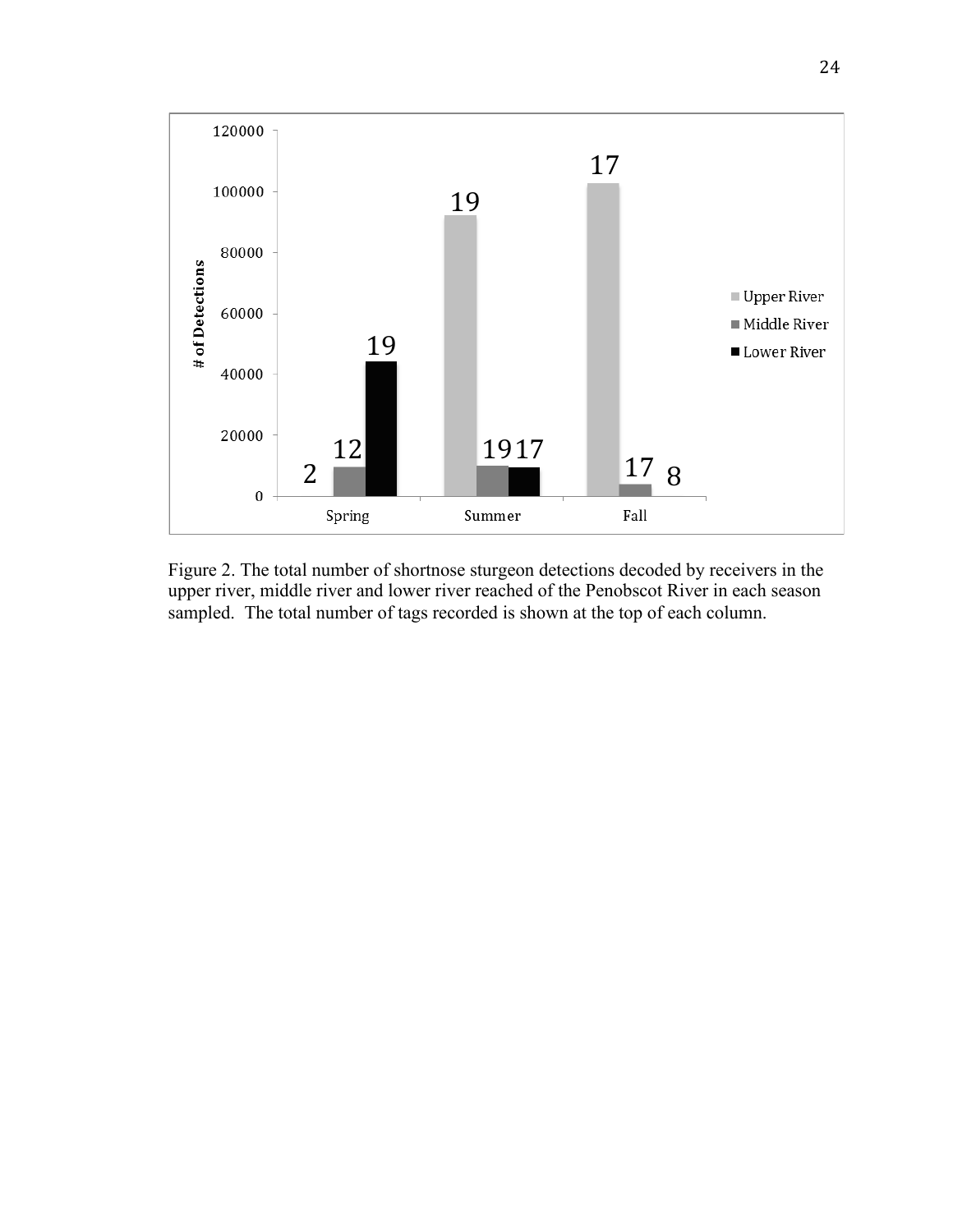

Figure 3. The total number of Atlantic sturgeon detections decoded by receivers in the upper river, middle river and lower river reaches of the Penobscot River in each season sampled. The total number of tags recorded is shown at the top of each column.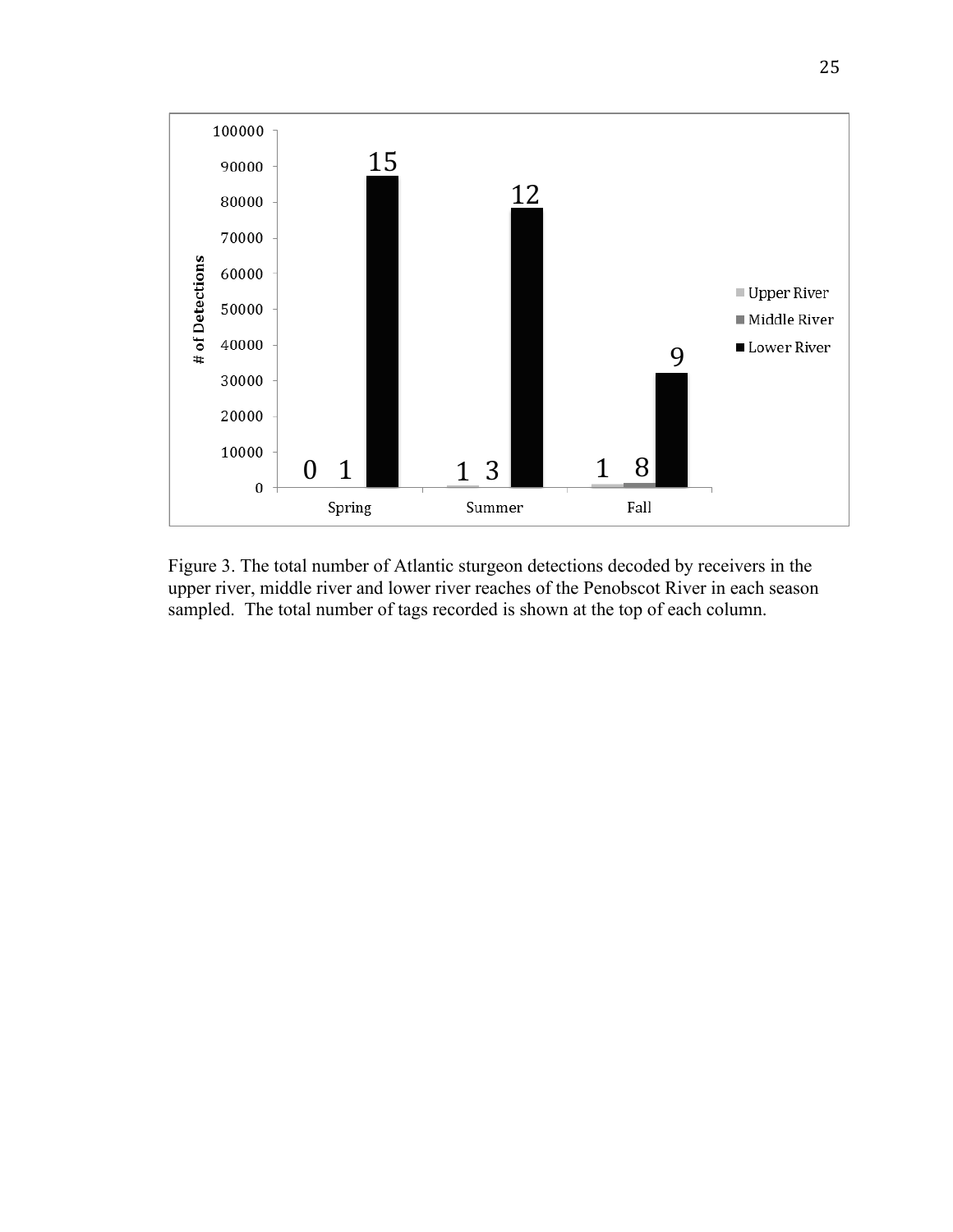

Figure 4. Mean number of spionid polychaetes collected per sturgeon stomach content sampled in the Penobscot River. The error bars indicate the standard error of each sample.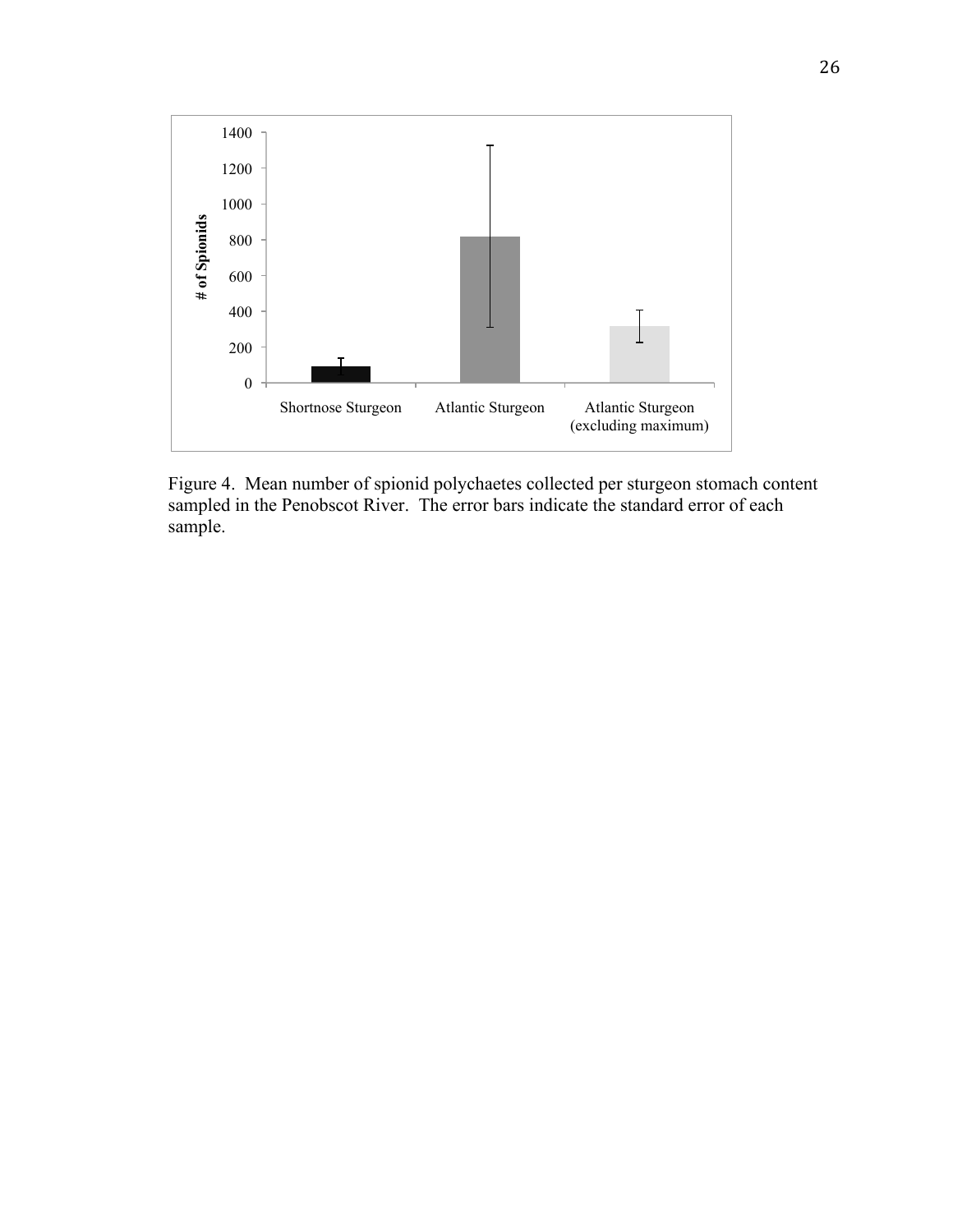# **Tables**

Table 1. The total number of ponar grabs taken and the total number shortnose and Atlantic sturgeon gastric lavage performed by season and according to river position in the Penobscot River. No sturgeon were caught in the middle river. The upper river is river km 34-43, the middle river is river km 26-31, and the lower river is river km 21-24.

| <b>Season</b>    | Ponar sample<br>(successful) | <b>Shortnose sturgeon</b><br>lavage (empty | <b>Atlantic sturgeon</b><br>lavage (empty |  |
|------------------|------------------------------|--------------------------------------------|-------------------------------------------|--|
|                  |                              | stomachs)                                  | stomachs)                                 |  |
| Spring (May,     | Upper river: $n=15(0)$       | Upper river: $n=0$                         | Upper river: $n=0$                        |  |
| June)            | Middle river: $n=12(9)$      | Lower river: $n=2$                         | Lower river: n=4                          |  |
|                  | Lower river: $n=13(11)$      |                                            |                                           |  |
| Summer (July,    | Up river: $n=43(0)$          | Upper river: $n=3$                         | Upper river: $n=0$                        |  |
| August)          | Middle river: $n=0$          | Lower river: $n=6$                         | Lower river: $n=3$ (1)                    |  |
|                  | Lower river: $n=18(17)$      |                                            |                                           |  |
| Fall (September, | Upper river: $n=11(0)$       | Upper river: $n=7$ (7)                     | Upper river: $n=1$ (1)                    |  |
| October)         | Middle river: $n=3$ (3)      | Lower river: $n=0$                         | Lower river: $n=0$                        |  |
|                  | Lower river: $n=11(6)$       |                                            |                                           |  |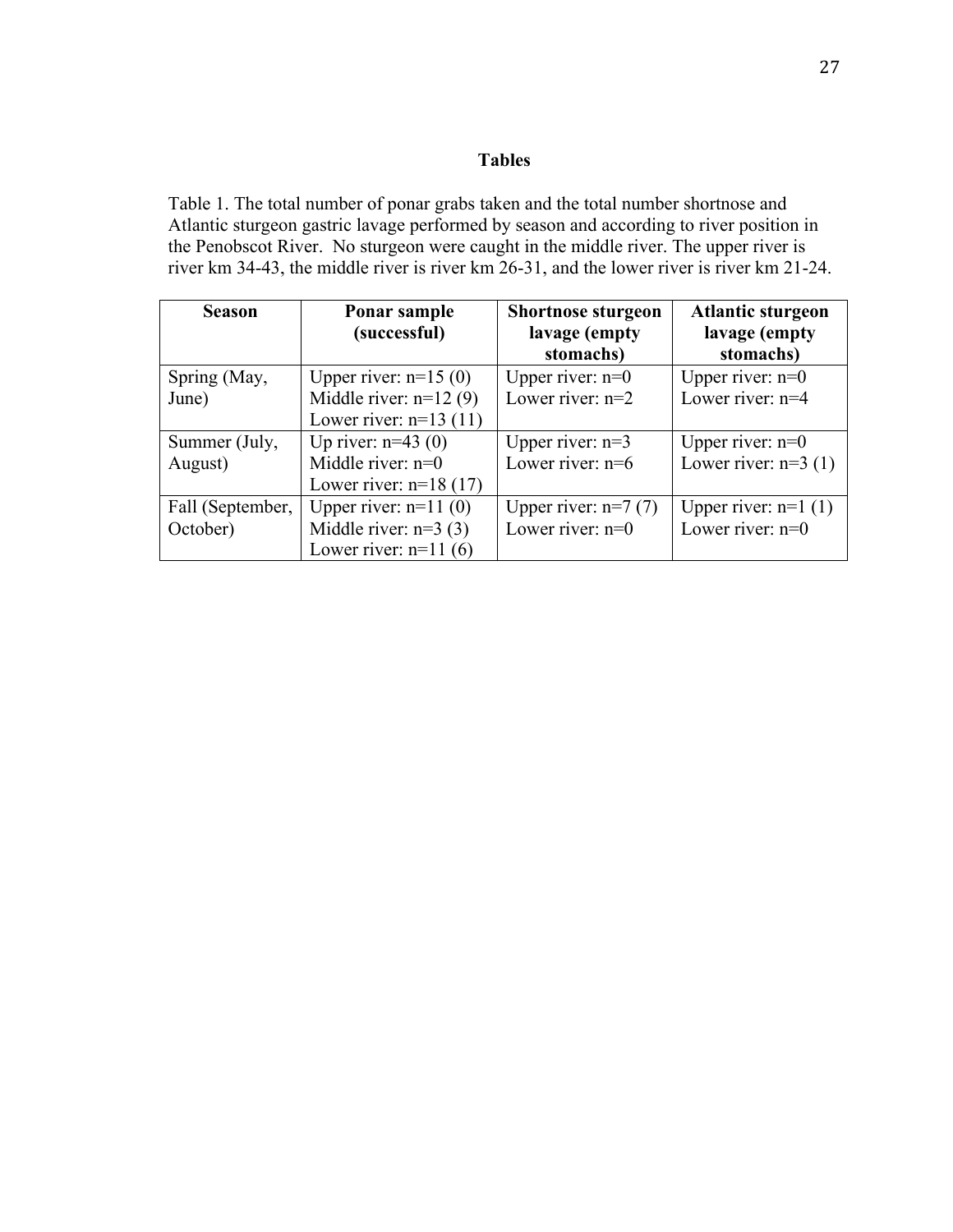|                     |                                | <b>Total Number</b> |                    |                      | <b>Percent Composition</b> |               |        |  |
|---------------------|--------------------------------|---------------------|--------------------|----------------------|----------------------------|---------------|--------|--|
|                     |                                | Middle              |                    |                      | Middle                     |               |        |  |
|                     |                                | River               | <b>Lower River</b> |                      | River<br>Lower River       |               |        |  |
|                     |                                | Spring              |                    | Spring Summer Spring |                            | <b>Spring</b> | Summer |  |
|                     | Polychaete Ampharetidae 0      |                     | 10                 | 55                   | 0.0                        | 2.1           | 6.9    |  |
|                     | Capitellidae                   | $\overline{0}$      | 7                  | 3                    | 0.0                        | 1.4           | 0.4    |  |
|                     | Flabilligeridae <sup>l</sup> 0 |                     | $\overline{2}$     | $\overline{0}$       | 0.0                        | 0.4           | 0.0    |  |
|                     | Nereididae                     | $\overline{0}$      | $\overline{0}$     | 3                    | 0.0                        | 0.0           | 0.4    |  |
|                     | Spionidae                      | 4                   | 316                | 698                  | 4.5                        | 64.9          | 87.7   |  |
| OligochaeteUnk Fam. |                                | 60                  | $\overline{0}$     | $\overline{0}$       | 67.1                       | 0.0           | 0.0    |  |
|                     | Naididae                       | $\overline{4}$      | $\overline{0}$     | $\overline{0}$       | 4.5                        | 0.0           | 0.0    |  |
| Mollusca            | <b>Bivalvia</b>                | 9                   | 3                  | 3                    | 10.1                       | 0.6           | 0.4    |  |
|                     | Gastropod                      | 5                   | 90                 | $\overline{4}$       | 5.6                        | 18.5          | 0.5    |  |
|                     | Crustacean Anthuridae          | $\overline{0}$      | 55                 | 15                   | 0.0                        | 11.3          | 1.9    |  |
|                     | Corophium                      | $\overline{0}$      | $\overline{2}$     | $\overline{0}$       | 0.0                        | 0.4           | 0.0    |  |
|                     | Cumacean                       | $\overline{0}$      | $\overline{0}$     |                      | 0.0                        | 0.0           | 0.3    |  |
|                     | Gammarus                       | 0                   | $\overline{0}$     | 7                    | 0.0                        | 0.0           | 0.9    |  |
|                     | Mysidae                        | $\overline{0}$      | $\overline{0}$     | $\overline{2}$       | 0.0                        | 0.0           | 0.3    |  |
| Insecta             | Chironomidae                   |                     |                    |                      |                            |               |        |  |
|                     | Larvae                         | 8                   | $\overline{2}$     | 3                    | 9.0                        | 0.4           | 0.4    |  |
| Vertebrata          | Clupeidae                      |                     |                    |                      |                            |               |        |  |
|                     | Larvae                         | 3                   | $\overline{0}$     |                      | 3.4                        | 0.0           | 0.1    |  |

Table 2. Total number and percent compostion of taxa identified in the middle river in the spring and the lower river of the Penobscot River in the spring and summer.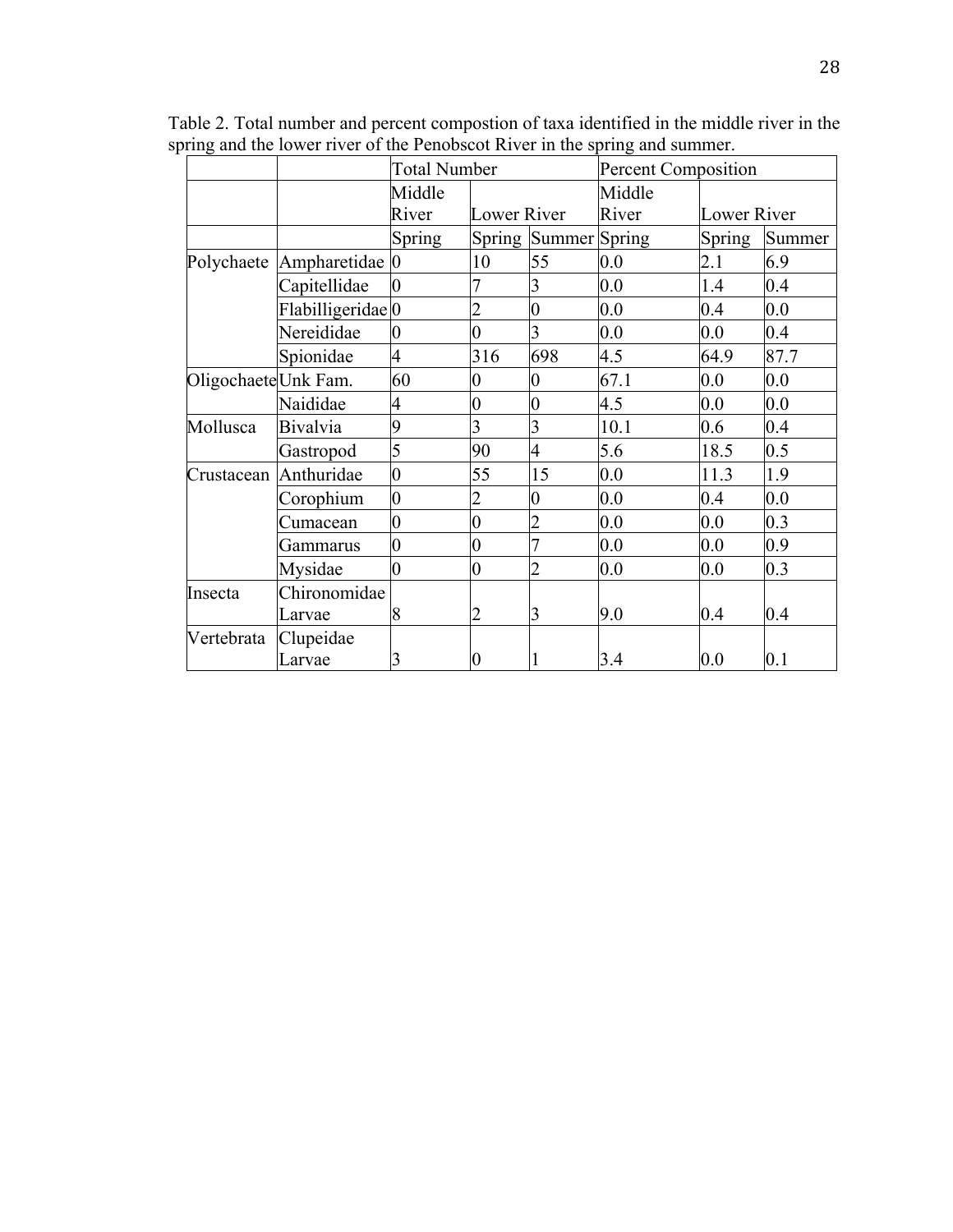| $\mu$ and conceled in the Ferroscot Kryer. SD represents $\mu$ one standard deviation<br>mean. |        |                                                            |  |  |  |  |
|------------------------------------------------------------------------------------------------|--------|------------------------------------------------------------|--|--|--|--|
| Substrate (n)                                                                                  | $\%$ O | <b>Mean Abundance</b><br>(Individual/m <sup>2</sup> ) (SD) |  |  |  |  |
| Mud(8)                                                                                         | 30.4   | 1725(1025)                                                 |  |  |  |  |
| Sand $(14)$                                                                                    | 60.9   | 4175 (4815)                                                |  |  |  |  |

Gravel (2) 8.7 3445 (2181)

Table 3. Percent occurrence (%O) and average abundance of spionids in mud, sand and gravel collected in the Penobscot River. SD represents  $\pm$  one standard deviation from the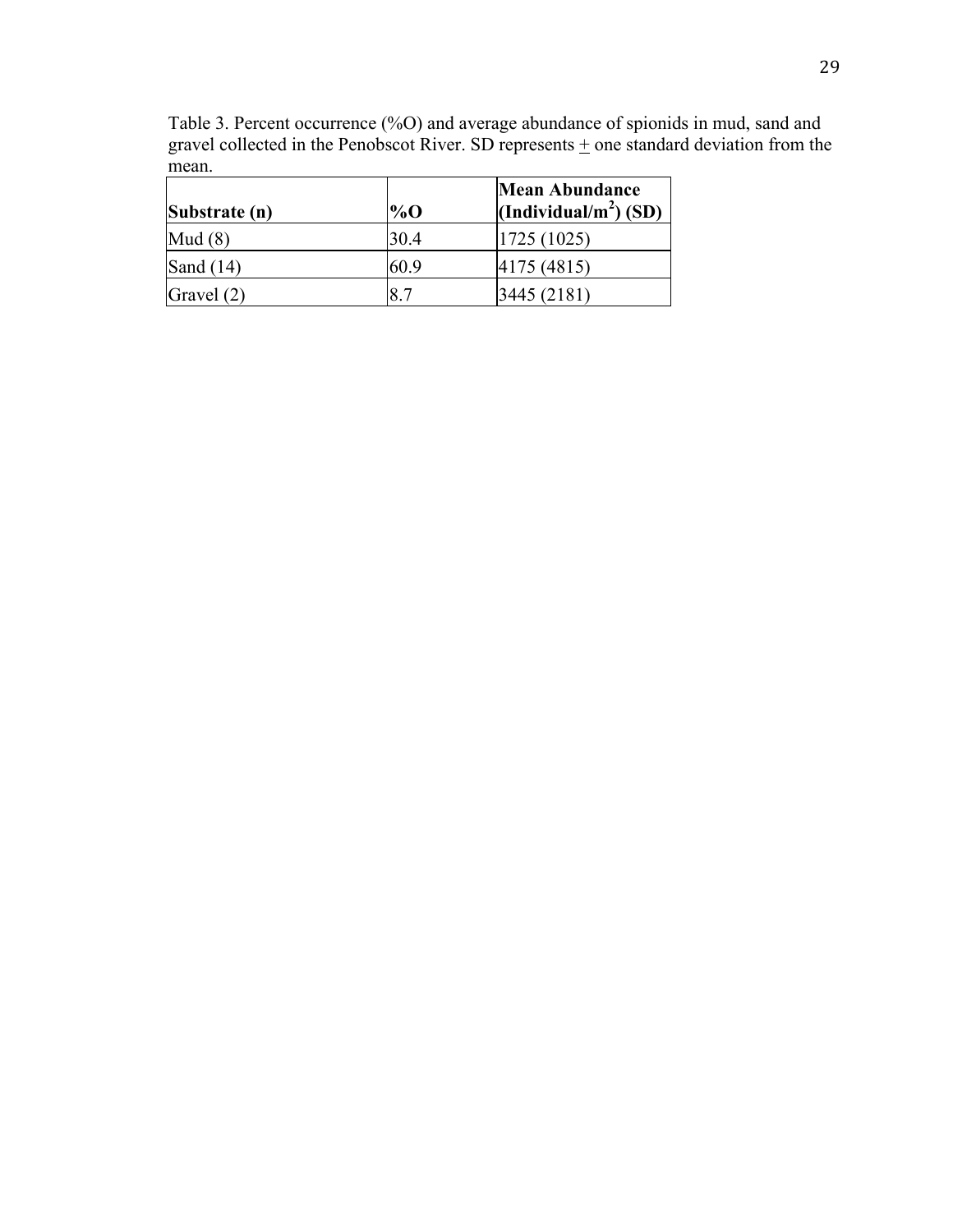| communities in the lower reach of the Penobscot River. |       |               |  |  |  |
|--------------------------------------------------------|-------|---------------|--|--|--|
| Season: Spring                                         |       | <b>Summer</b> |  |  |  |
| Simpson's Diversity Index                              | 0.468 | 0.774         |  |  |  |
| <b>Percent Similarity</b>                              | 70.5  |               |  |  |  |

Morisita's Index of Similarity 10.924

Table 4. Simpson's diversity index of the spring and summer benthic communities. The percent similarity and Morisita's Index of Similarity of the spring and summer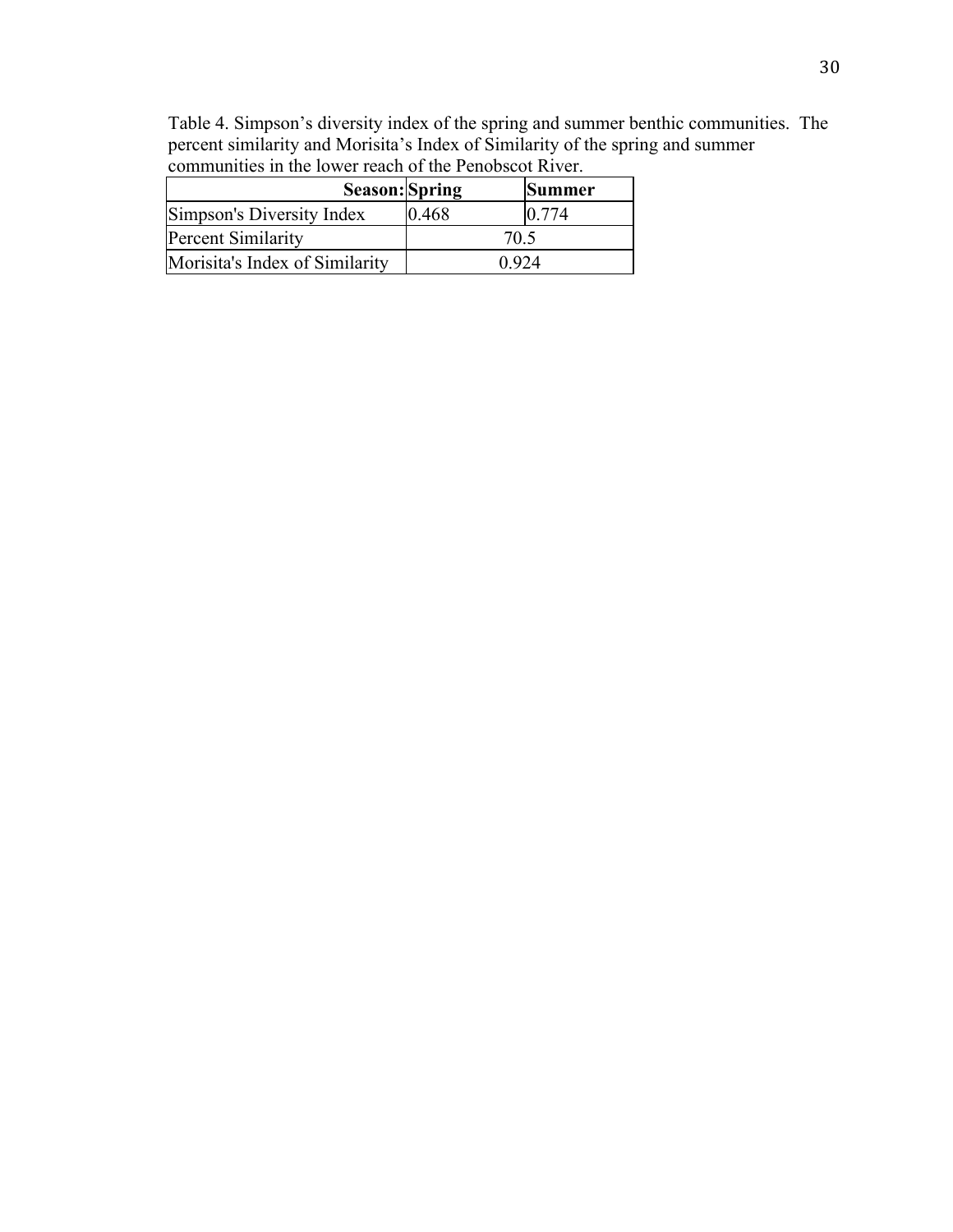Table 5. Simpson's diversity index of the middle river and lower river spring benthic communities. The percent similarity and Morisita's Index of Similarity of the middle and lower river benthic communities in the Penobscot River in the spring.

|                                | <b>Middle River Lower River</b> |       |  |
|--------------------------------|---------------------------------|-------|--|
| Simpson's Diversity Index      | 0.363                           | 0.468 |  |
| <b>Percent Similarity</b>      | 11 1                            |       |  |
| Morisita's Index of Similarity | 0.0967                          |       |  |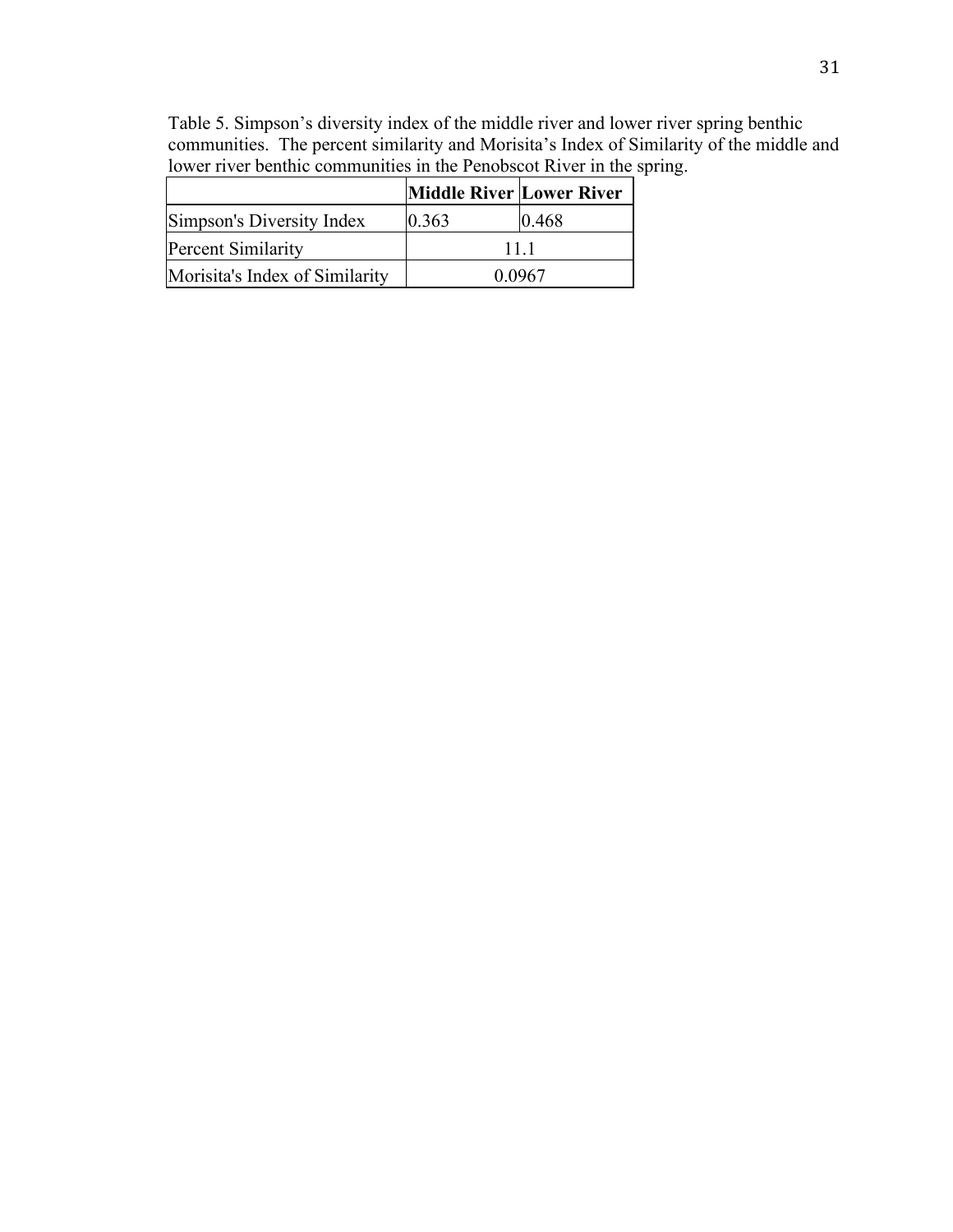|            | <b>Shortnose Sturgeon</b> |  |  |                       |             |                | <b>Atlantic Sturgeon</b> |                |     |               |        |        |
|------------|---------------------------|--|--|-----------------------|-------------|----------------|--------------------------|----------------|-----|---------------|--------|--------|
|            | Spring $(n=2)$            |  |  | Summer $(n=6)$        |             | Spring $(n=4)$ |                          | Summer $(n=2)$ |     |               |        |        |
|            |                           |  |  | N (SD) %N  %O [N (SD) | $\%N$       | $\%$ O         | $N(SD)\%N$               |                |     | $\%$ O N (SD) | $\%$ N | $\%$ O |
| Anthuridae | 0                         |  |  | 1.17(2.1)             | $16.9$ 33.3 |                | 0                        |                |     | 1(1.41)       | 0.18   | 50     |
| Mysidae    |                           |  |  |                       |             |                |                          | U              |     | 1(1.41        | 0.18   | 50     |
| Nereididae | Ю                         |  |  | $0.833(2.0)$ ]7.6     |             | 16.7           | Ю                        |                |     |               |        |        |
|            | 119                       |  |  | 66.17                 |             |                | 1033                     |                |     | 391           |        |        |
| Spionidae  | (167)                     |  |  | 100 100 (118)         |             | 75.5 83.3      | $(1544)$  100            |                | 100 | (225)         | 99.4   | 100    |

Table 6. Mean number (N), standard deviation (sd), mean percent number (%N), and percent occurrence (%O) of prey categories found in the stomach contents of shortnose sturgeon and Atlantic sturgeon caught in the lower reach of the Penobscot River in the spring and summer.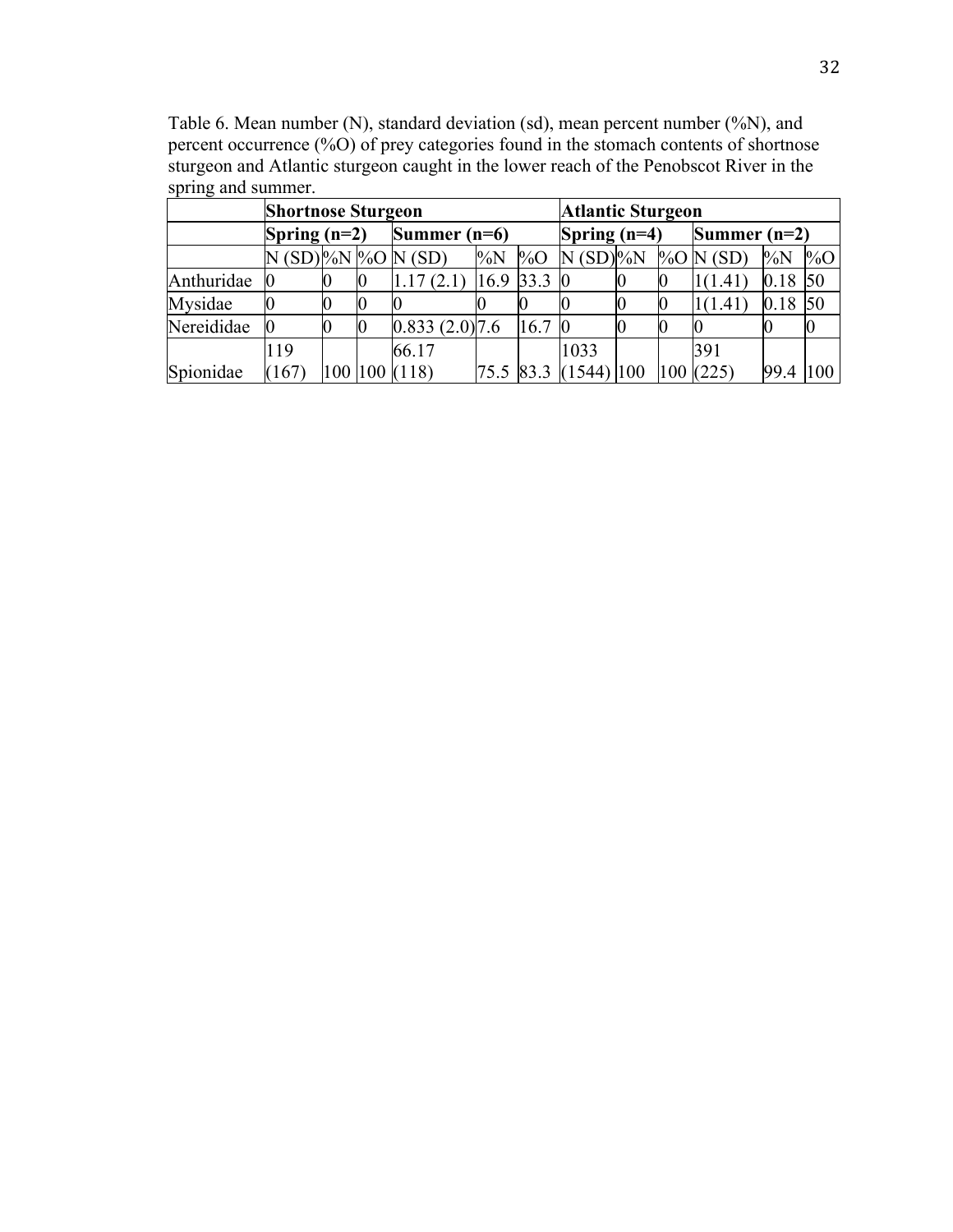Table 7. Ivlev's electivity index (Ei) between percent number of organisms in the benthic community (%Ben) and percent number of organisms in the stomach contents of shortnose sturgeon (SNS) and Atlantic sturgeon (AST) caught in the lower reach of the Penobscot River in the spring and summer.  $\overline{a}$ 

| Organism   | <b>Spring</b> |                                                |       | <b>Summer</b> |           |           |  |  |
|------------|---------------|------------------------------------------------|-------|---------------|-----------|-----------|--|--|
| Family     |               | $\%$ Ben E <sub>i</sub> AST E <sub>i</sub> SNS |       | %Ben          | $E_i$ AST | $E_i$ SNS |  |  |
| Anthuridae | 11.3          |                                                |       | 1.9           | $-0.831$  | 0.794     |  |  |
| Mysidae    | 0.0           |                                                |       | 0.3           | $-0.181$  | 0.000     |  |  |
| Nereididae | 0.0           |                                                |       | 0.4           | 0.000     | 0.902     |  |  |
| Spionidae  | 64.9          | 0.213                                          | 0.213 | 87.7          | 0.065     | $-0.072$  |  |  |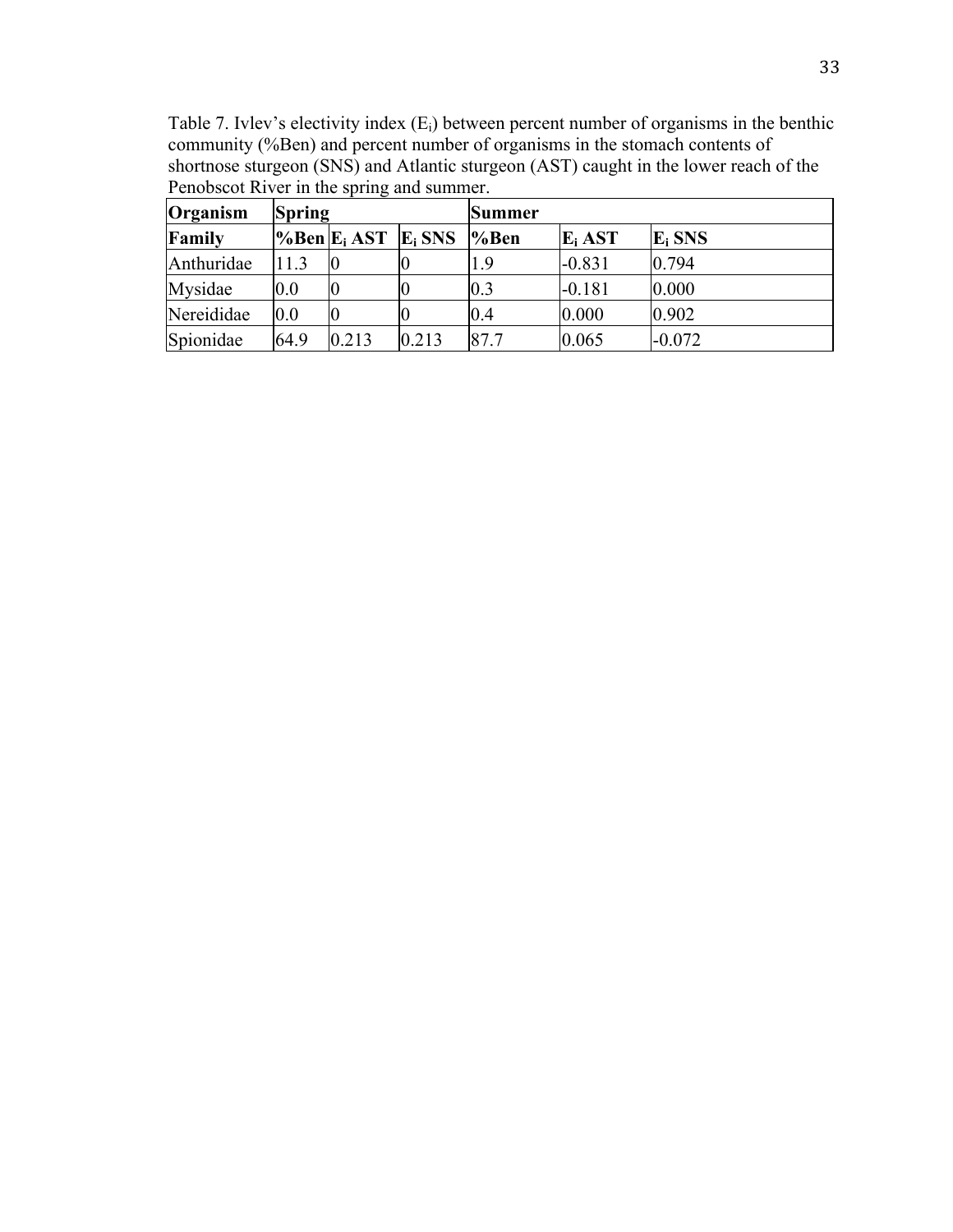## **Works Cited**

- Bochert, R., D. Fritzsche, and R. Burckhardt. 1996. Influence of salinity and temperature on growth and survival of the planktonic larvae of *Marenzelleria viridis* (Polychaeta, Spionidae). Journal of Plankton Research 18:1239–1251.
- Brosse, L., P. Dumont, M. Lepage, and E. Rochard. 2002. Evaluation of a Gastric Lavage Method for Sturgeons. North American Journal of Fisheries Management 22:955– 960.
- Brosse, L., M. Lepage, and P. Dumont. 2000. First results on the diet of the young Atlantic sturgeon *Acipenser sturio* L ., 1758 in the Gironde estuary. Boletin. Instituto Espanol de Oceanografia 16:75–80.
- Chiasson, W. B., D. L. G. Noakes, and F. W. H. Beamish. 1997. Habitat, benthic prey, and distribution of juvenile lake sturgeon (*Acipenser fulvescens*) in northern Ontario rivers. Canadian Journal of Fisheries and Aquatic Sciences 54:2866–2871.
- Dadswell, M. J. 1979. Biology and population characteristics of the shortnose sturgeon, *Acipenser brevirostrum* LeSueur 1818 (Osteichthyes : Acipenseridae), in the Saint John River Estuary, New Brunswick, Canada. Canadian Journal of Zoology 57:2186–2210.
- Dauer, D. M., C. A. Maybury, and R. M. Ewing. 1981. Feeding Behavior and General Ecology of Several Spionid Polychaetes from the Chesapeake Bay. Journal of Experimental Marine Biology and Ecology 54:21–38.
- Dionne, P. E., G. B. Zydlewski, M. T. Kinnison, J. Zydlewski, and G. S. Wippelhauser. 2013. Reconsidering residency : characterization and conservation implications of complex migratory patterns of shortnose sturgeon. Canadian Journal of Fisheries and Aquatic Sciences 127:119–127.
- Fernandes, S. J., G. B. Zydlewski, J. D. Zydlewski, G. S. Wippelhauser, and M. T. Kinnison. 2010. Seasonal Distribution and Movements of Shortnose Sturgeon and Atlantic Sturgeon in the Penobscot River Estuary, Maine. Transactions of the American Fisheries Society 139:1436–1449.
- Haefner, P. A. 1967. Hydrography of the Penobscot River (Maine) Estuary. Journal Fisheries Research Board of Canada 24:1553–1571.
- Hyslop, E. J. 1980. Stomach contents analysis-a review of methods and their application. Journal of Fish Biology 17:411–429.
- Jackson, J. R., A. J. VanDeValk, T. E. Brooking, O. A. VanKeeken, and L. G. Rudstam. 2002. Growth and feeding dynamics of lake sturgeon, *Acipenser fulvescens*, in Oneida Lake, New York: results from the first five years of a restoration program. Journal of Applied Ichthyology 18:439–443.
- Johnson, J. H., D. S. Dropkin, B. E. Warkentine, J. W. Rachlin, and W. D. Andrews. 1997. Food Habits of Atlantic Sturgeon off the Central New Jersey Coast. Transactions of the American Fisheries Society 126:166–170.
- Kaeser, A. J., and T. L. Litts. 2010. A Novel Technique for Mapping Habitat in Navigable Streams Using Low-cost Side Scan Sonar. Fisheries 35:163–174.
- Mohler, J. W. 2003. Culture Manual for the Atlantic sturgeon. U.S. Fish and Wildlife Service.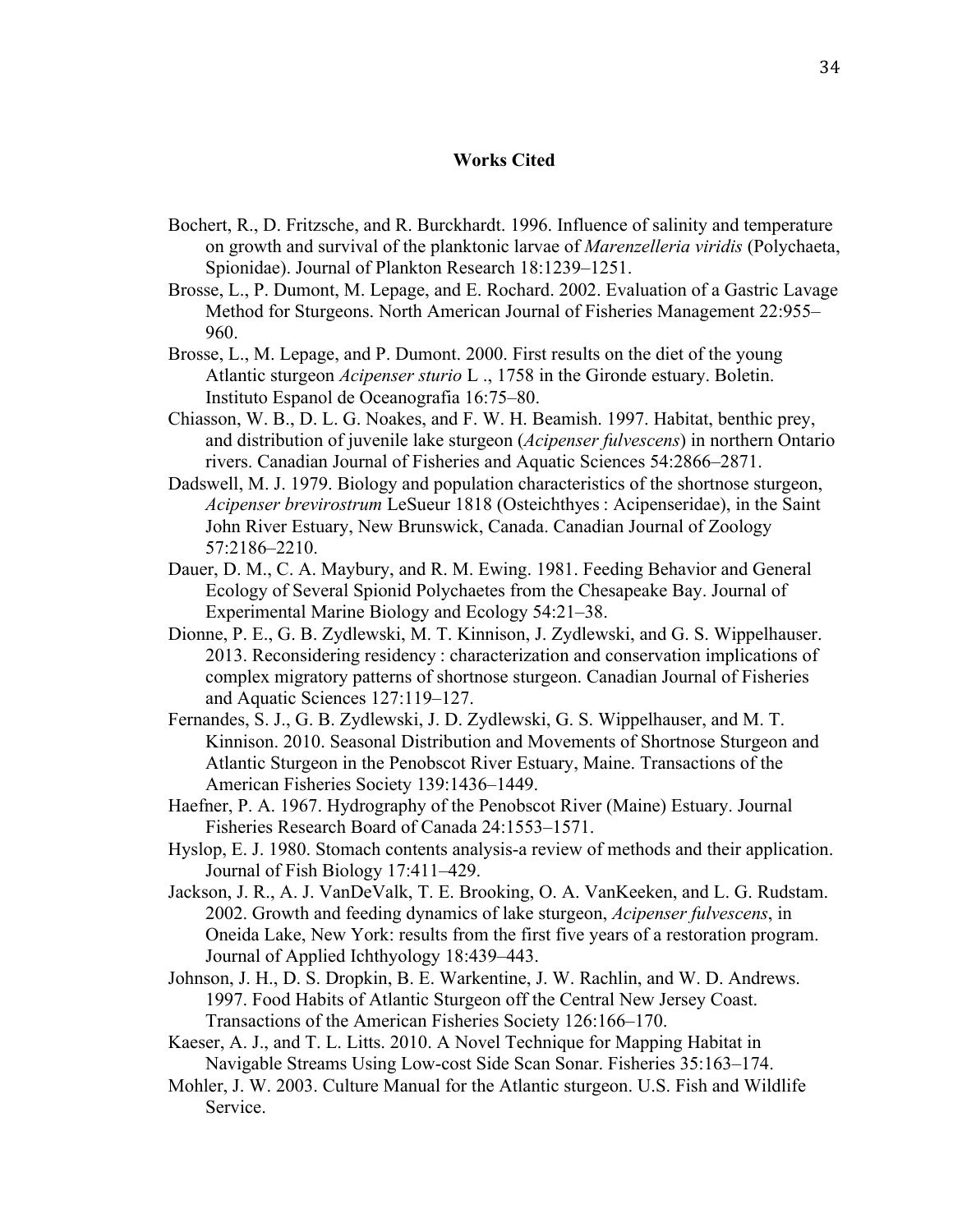- Morrisey, D. J., L. Howitt, A. J. Underwood, and J. S. Stark. 1992. Spatial variation in soft-sediment benthos. Marine Ecology Progress Series 81:197–204.
- Nilo, P., S. Tremblay, A. Bolon, J. Dodson, P. Dumont, and R. Fortin. 2006. Feeding Ecology of Juvenile Lake Sturgeon in the St. Lawrence River System. Transactions of the American Fisheries Society 135:1044–1055.
- Peake, S. 1999. Substrate preferences of juvenile hatchery-reared lake sturgeon, *Acipenser fulvescens*. Environmental Biology of Fishes 56:367–374.
- Polis, G. A., W. B. Anderson, and R. D. Holt. 1997. TOWARD AN INTEGRATION OF LANDSCAPE AND FOOD WEB ECOLOGY:The Dynamics of Spatially Subsidized Food Webs. Annual Review of Ecology and Systematics 28:289–316.
- Rapp, T., D. a. Shuman, B. D. S. Graeb, S. R. Chipps, and E. J. Peters. 2011. Diet composition and feeding patterns of adult shovelnose sturgeon (*Scaphirhynchus platorynchus*) in the lower Platte River, Nebraska, USA. Journal of Applied Ichthyology 27:351–355.
- Usvyatsov, S., J. Watmough, and M. K. Litvak. 2012. Modeling the Effect of Environmental Parameters on Feeding Ecology of the Shortnose Sturgeon in the Saint John River, New Brunswick. Transactions of the American Fisheries Society 141:238–256.
- Wanner, G. A. 2006. Evaluation of a Gastric Lavage Method on Juvenile Pallid Sturgeon. North American Journal of Fisheries Management 26:587–591.
- Zettler, M. L. 1997. Population dynamics, growth and production of the neozoon *Marenzelleria cf. viridis* (Verrill, 1873) (Polychaeta: Spionidae) in a coastal water of the southern Baltic Sea. Aquatic Ecology 31:177–186.
- Zydlewski, G. B., M. T. Kinnison, P. E. Dionne, J. Zydlewski, and G. S. Wippelhauser. 2011. Shortnose sturgeon use small coastal rivers: the importance of habitat connectivity. Journal of Applied Ichthyology 27:41–44.